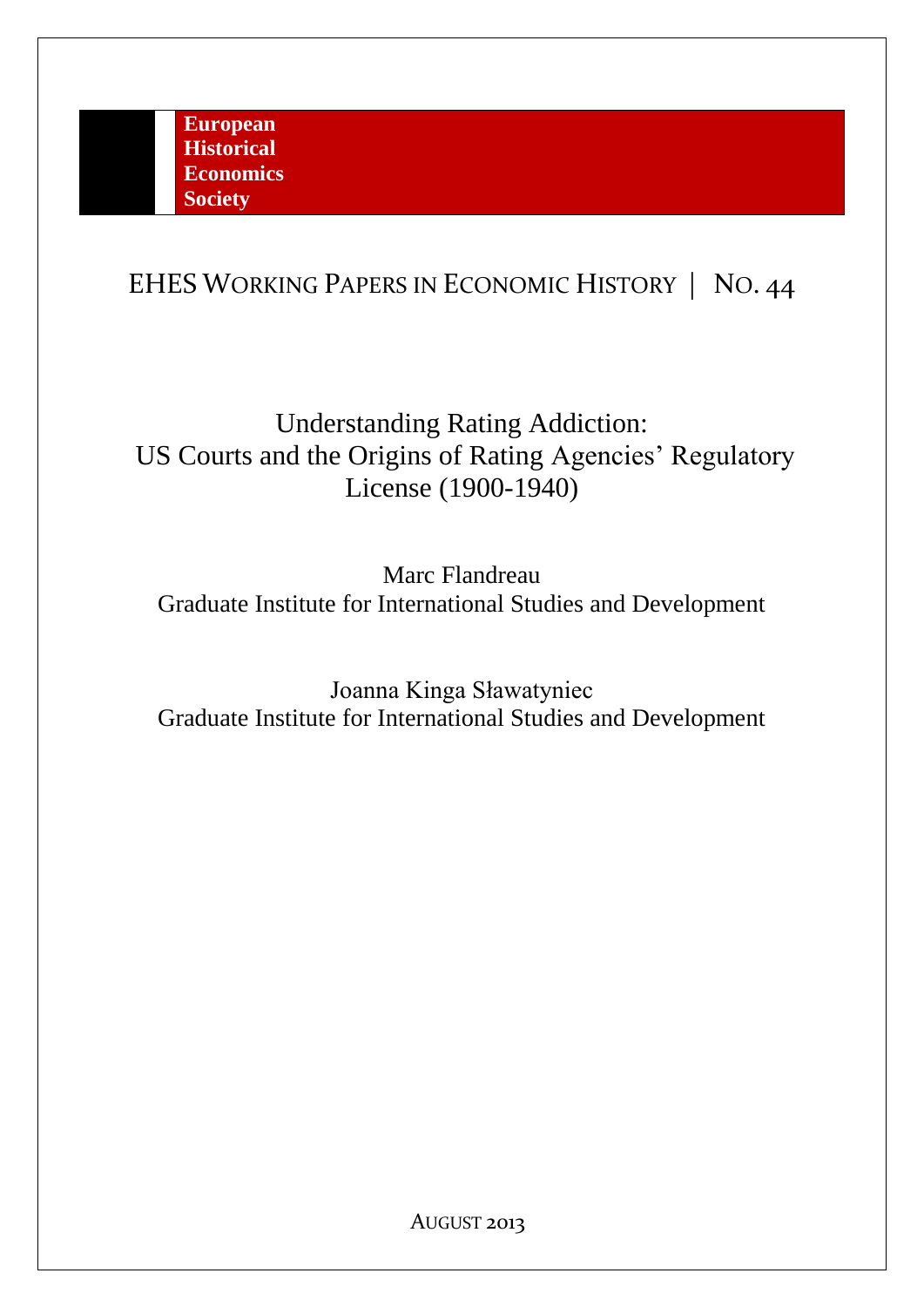## EHES Working Paper | No. 44 | August 2013

# Understanding Rating Addiction: US Courts and the Origins of Rating Agencies' Regulatory License (1900-1940)

Marc Flandreau Graduate Institute for International Studies and Development

### Joanna Kinga Sławatyniec Graduate Institute for International Studies and Development

### Abstract

This paper does challenge the "regulatory license" view that reliance by regulators on the output of rating agencies in the 1930s "caused" the agencies to become a central part of the fabric of the US financial system. We argue that long before the 1930s, courts began using ratings as financial community produced norms of prudence. This created "a legal license" problem, very analogous to the "regulatory license" problem and gave rise to conflicts of interest not unlike those that have been discussed in the context of the subprime crisis. Rating agencies may have had a responsibility in the Great Depression of the 1930s.

Acknowledgements:

The authors are grateful to Andrew Verstein for insightful comments on an earlier draft. The suggestions of one anonymous referee and of the Review's editor Stefano Battilossi were also very helpful. We also thank Laura Rosner for excellent research assistance and Norbert Gaillard for permitting the use of material we collected together.

#### **Notice**

The material presented in the EHES Working Paper Series is property of the author(s) and should be quoted as such. The views expressed in this Paper are those of the author(s) and do not necessarily represent the views of the EHES or its members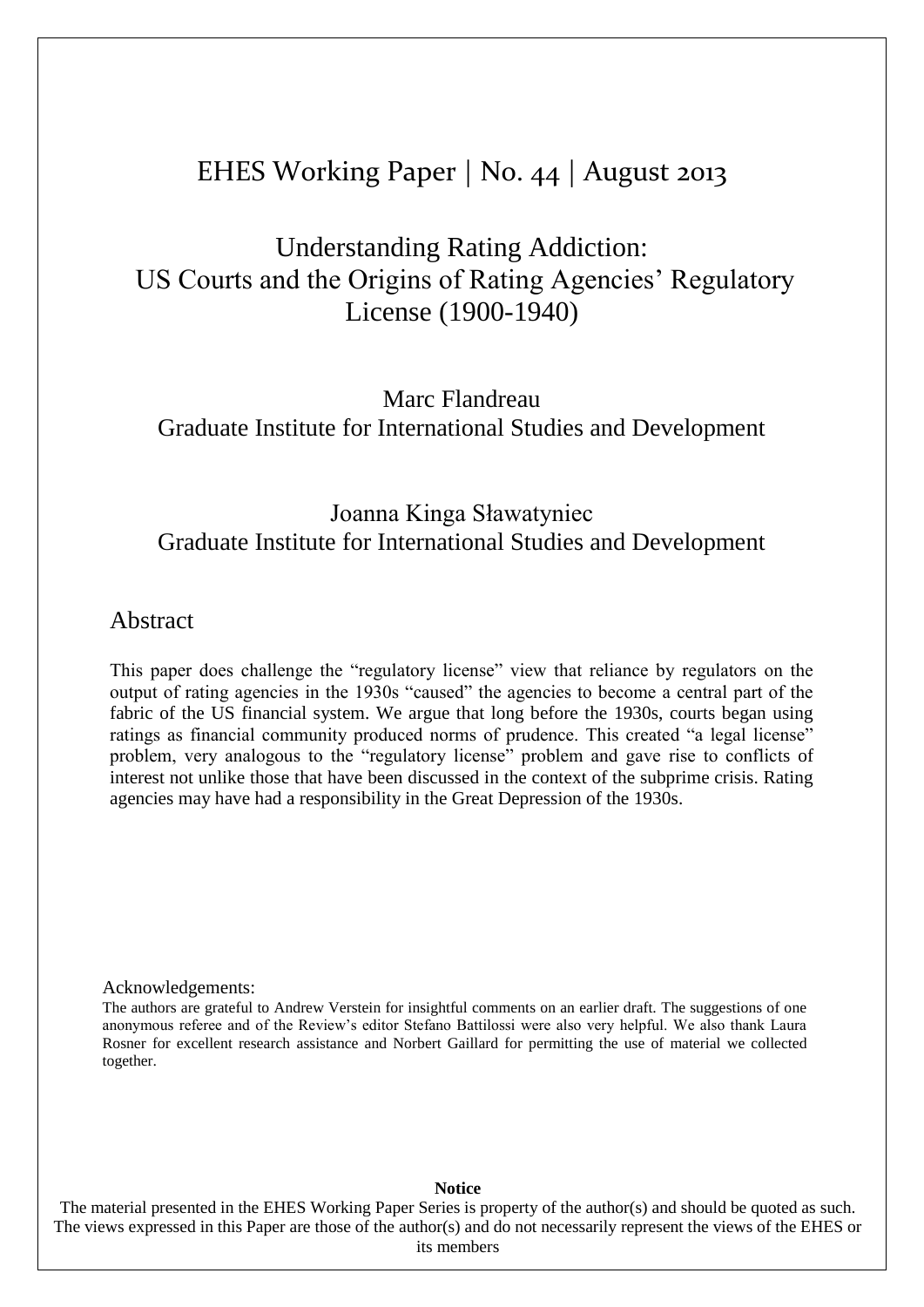There does exist a widespread view about rating agencies, first proposed by Harold (1938). It is that some sort of revolution occurred during the 1930s in social uses of ratings. It would have come, initially, in a rather technical way when on September 11, 1931, the Comptroller of the Currency William Pole (the man in charge of supervising banks with a federal charter or "national banks") announced that its bank inspectors started relying on ratings in order to assess the solidity of a bank's balance sheet.<sup>1</sup> The new rule permitted to favor certain securities considered as safe by marking them down at their face value, rather than at their actual market price: In a context of plummeting asset prices (this is happening at the end of the horrendous Summer 1931 which has seen bank collapses all over the world) this was a significant move. More importantly, the "favored securities" included US Government, State and Municipal bonds as well as all bonds enjoying any of the "*first four ratings by statistical corporations*" as the likes of Moody's and Standard Statistics were known.<sup>2</sup> By contrast, securities with lower grades from same corporations were booked at market price. This is how ratings made their *début* in regulation.

This move, according to Harold, was a first step in a succession of far-reaching arrangements that ingrained ratings in the fabric of the US financial system. Indeed, following the Banking Act of 1933 and introduction of deposit insurance, ratings became tools to monitor the quality of banks' portfolios and essentially supervise them (Harold 1938). Both critics and supporters or insiders of rating agencies agree with this notion of a series of epochmaking decisions during the 1930s to which the modern financial system would be heir. A Moody's Investors Service memorandum traces the origins of the modern cut-off between "investment grade" (the four top notches mentioned in the Pole ruling) and "speculative grade" (those below) to the announcement of September 11, 1931 (Fons 2004). Likewise, according to Frank Partnoy (1999, 2006), an outspoken critic of the role of the agencies in the subprime crisis, the regulatory moves initiated in 1931 opened the door to conflicts of interests.<sup>3</sup> Thanks to these moves, the agencies would have now controlled the marketability of securities, something he calls a "regulatory license." This created conflicts of interest since

<sup>&</sup>lt;sup>1</sup> For the technically minded, the ruling enabled banks to depart from so-called "mark to market". Marking to market is an accounting procedure whereby securities held are booked at market prices. If the prices of good assets collapses as was the case in the Summer of 1931 this risked jeopardizing the solvency of banks, because it would amount to banks taking massive losses. Technically, the Pole ruling provided "forbearance": Banks were enabled to book at face value high rating securities *even if such securities were suffering heavy discounts in trading*.

<sup>2</sup> The source article was an article in the *New York Sun*, of September 11, 1931 (from which we draw our quotation). Subsequent appeared in the *Wall Street Journal* ("50% of bank bond valuations safe", September 12) and the *Commercial and Financial Chronicle* ("Comptroller of Currency Liberalizes Rules on Depreciated Government, State and Municipal Bonds", September 12).

<sup>&</sup>lt;sup>3</sup> See also White (2009) for a related point.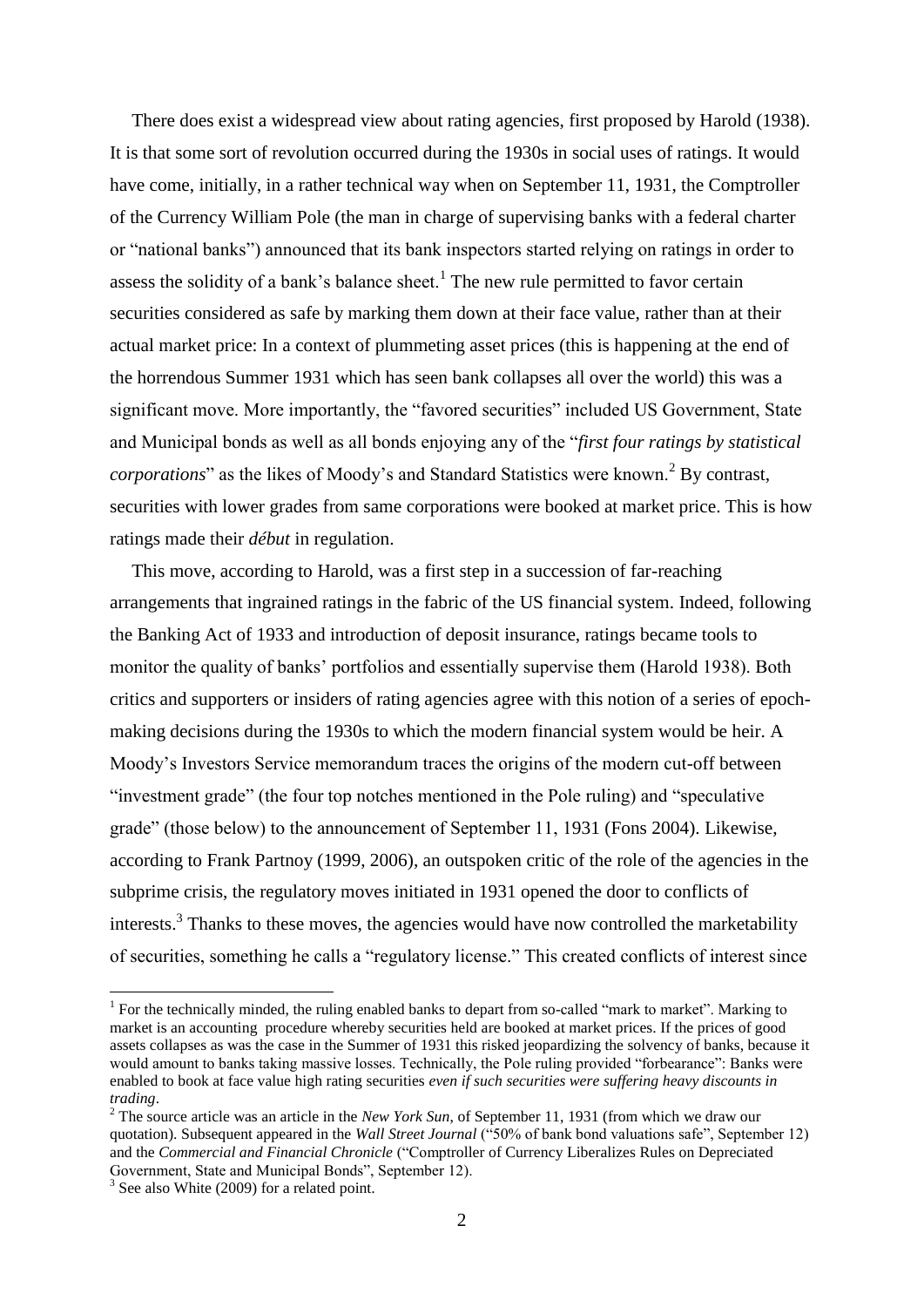rating agencies would derive revenues from certifying that individual securities be proper fodder for safety hungry institutional investors. This enormous power would have held the promise of a disaster when in the 2000s rating agencies succumbed to the temptation of rating the new subprime securities they hardly understood. In other words, according to the regulatory license view, transformations in the social uses of rating in the 1930s would have been the original sin that eventually caused the subprime crisis and the corollary is that extirpation of rating is the first stage in the road to financial safety.

But in fact, surprising as it may sound, this reading of the crisis is *also* endorsed by rating agencies such as Moody's, whose officials have recently emphasized that they long for the more rapid removal of the regulatory license (because it would clarify their responsibility, they claim).<sup>4</sup> The more recent debate has exhibited a most curious twist, whereby rating agencies advocate removal of reference to their grades for regulatory purposes while reports accumulate on the difficulty of excising rating from regulatory frameworks and prudential supervision.<sup>5</sup> It looks as if our societies have become addict to ratings, enabling providers of rating to be comfortable with the prospect of an ostensible reduction of their role – as if they knew better. And if this metaphor was to be continued, the rating agencies would be like the drug dealer, insisting that substances should be absorbed at the consumers' risks.

To understand the logic at work, it is important to take a harder, closer look at the rise of rating, something that is missing in previous accounts by economic historians or legal scholars. This paper makes a contribution by providing a novel perspective on the rise of rating as a regulatory tool.<sup>6</sup> We suggest that, before regulatory reliance on rating was acted by US authorities there already existed a similar mechanism at work, which may be called by analogy to Partnoy, "legal license." As we proceed to argue, the regulatory license built on the legal license, which the agencies had received long before 1931 and a case could in fact be constructed that, at the heart of the speculative mechanics of the 1920s was something very similar to the process that has been observed more recently. To be clear, both banks who originated the products and those who distributed them were, *already in the 1920s*, highly dependent on the decisions of rating agencies for they benefited from ratings being generous (as they would be able to sell more products without facing liability risks).

<u>.</u>

<sup>4</sup> Richard Cantor, "Sovereign credit ratings", address to the BIS Seminar on Sovereign Risk: A World Without Risk-Free Assets?", Basel, 8 January 2013.

<sup>&</sup>lt;sup>5</sup> For instance, "Trouble of removing ratings highlighted by SEC", May 5, 2011, http://www.risk.net/riskmagazine/news/

 $6$  Classic references in the field that omit this dimension include Sylla (2002), Hill (2004).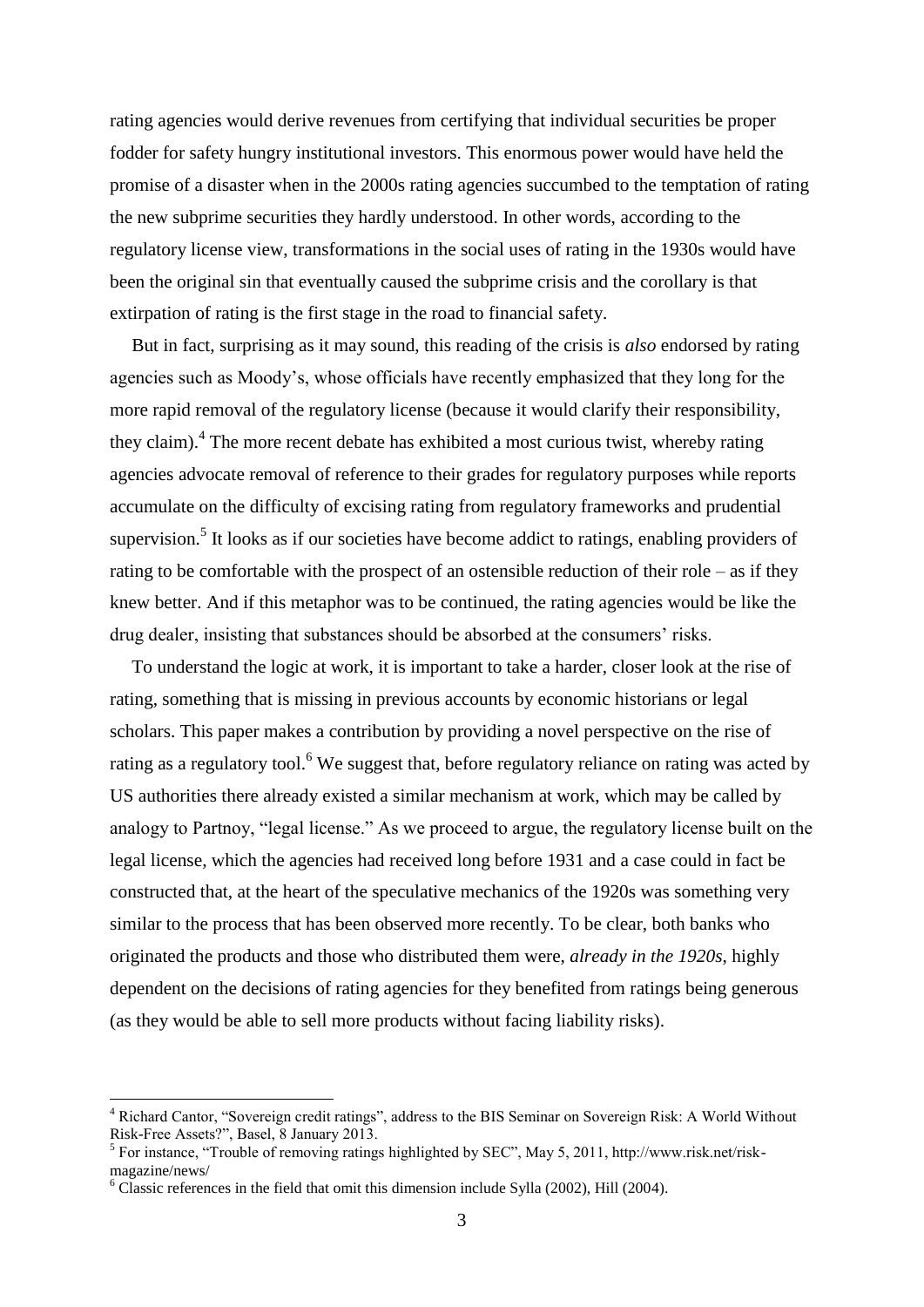To show this, we examine systematically the population of reports from court cases quoting the statistical corporations and provide empirical evidence of a legal license in the increasing incidence of courts' quotations of the agencies' output in truth discovery, damages assessment etc., as well as in the connotations of the language used in opinions rendered during the period 1900-1940. This trend began before the 1930s.<sup>7</sup> In fact, by the time Pole issued his "landmark" ruling, concepts of financial prudence had already made their way in US courts, which relied on the output of the statistical organizations to assess the behavior of trustees, bankers and brokers. As a result, the regulatory moves of the 1930s were significant in that they replaced court-enforced assessments by law making, regulation and regulatory agencies, not by placing the output of the agencies at the center of the US financial system, for it was already there.<sup>8</sup>

#### **I. US Courts and Statistical Agencies' Output 1900-1940**

1

In this section, we examine a population of cases found to have quoted at least one relevant statistical organization during the period 1900-1940. The source is Westlaw. Relevant rating agencies include the main players on the market during this time span, Moody's, Poor's, Fitch and Standard Statistics, for which consistent manuals exist and which formed the bulk of the industry. Relevant cases are those including language implying that one agency output is used as a tool in truth discovery, assessment of damages, etc.<sup>9</sup> An identical Westlaw query was applied uniformly to the four agencies.<sup>10</sup> It returned respectively 216 hits for Moody's, 43 for Poor's, 15 for Standard Statistics and 4306 for Fitch. Output was then manually purged.<sup>11</sup> yielding a total of 52 cases with 27 quoting Moody's, 23 quoting Poor's and 14 quoting Standard Statistics (multi-quotation occurred so that number of cases quoting a given agency

 $7$  We limit ourselves to Federal Cases solely (see Appendix). Evidence in support of statistical corporations' role within the US legal and political system before 1930s however is also to be found elsewhere. For example, here is an excerpt from a May 2, 1922 US Senate Record (Senator William H. King of Utah speaking): "In 1918 the Union Carbide Co. was absorbed by the Union Carbide & Carbon Corporation. I have examined Moody's Manual and I also have here the Directory of Directors in the City of New York, 1919-20, which seems to be an accepted authority." *Congressional Record-Senate*, 62 Cong. Rec. 6172 (1922): 6196.

<sup>&</sup>lt;sup>8</sup> As one referee rightly emphasized, our argument in fact carries weight beyond the historical period studied here. Indeed, regulatory license can't explain an appreciable amount of the *modern* use of ratings— such as a number of ratings that are produced beyond those required or encouraged by regulation.

<sup>&</sup>lt;sup>9</sup> The use of ratings in legal decisions is briefly mentioned in Harold (1938) who gives a couple of cases. <sup>10</sup> The form of the query was "Moody's" & da(aft 1900 & bef 1940). See appendix for details.

<sup>&</sup>lt;sup>11</sup> A case was deemed unrelated either because it would involve a homonym of a rating agency (e.g. Lawson v. State, which mentioned the theft of Mrs. Poor's car: *Lawson v State*, 161 Miss. 719, 138 So. 361, (1931) or because the rating agency itself would be quoted but for a reason other than being an authority (e.g. in an appeal to court ruling regarding an action to rescind a contract "of a sale to plaintiff [Lawson] upon the ground of false representation made by the defendant Henry W. Poor, or Dennie M. Hare [an employ of Poor's]" where Henry W. Poor & Co. was being sued for "inducing the plaintiff of such purchase." *Willets v Poor et al.*, 141 A.D. 743, 126 N.Y.S. 926, (1910)).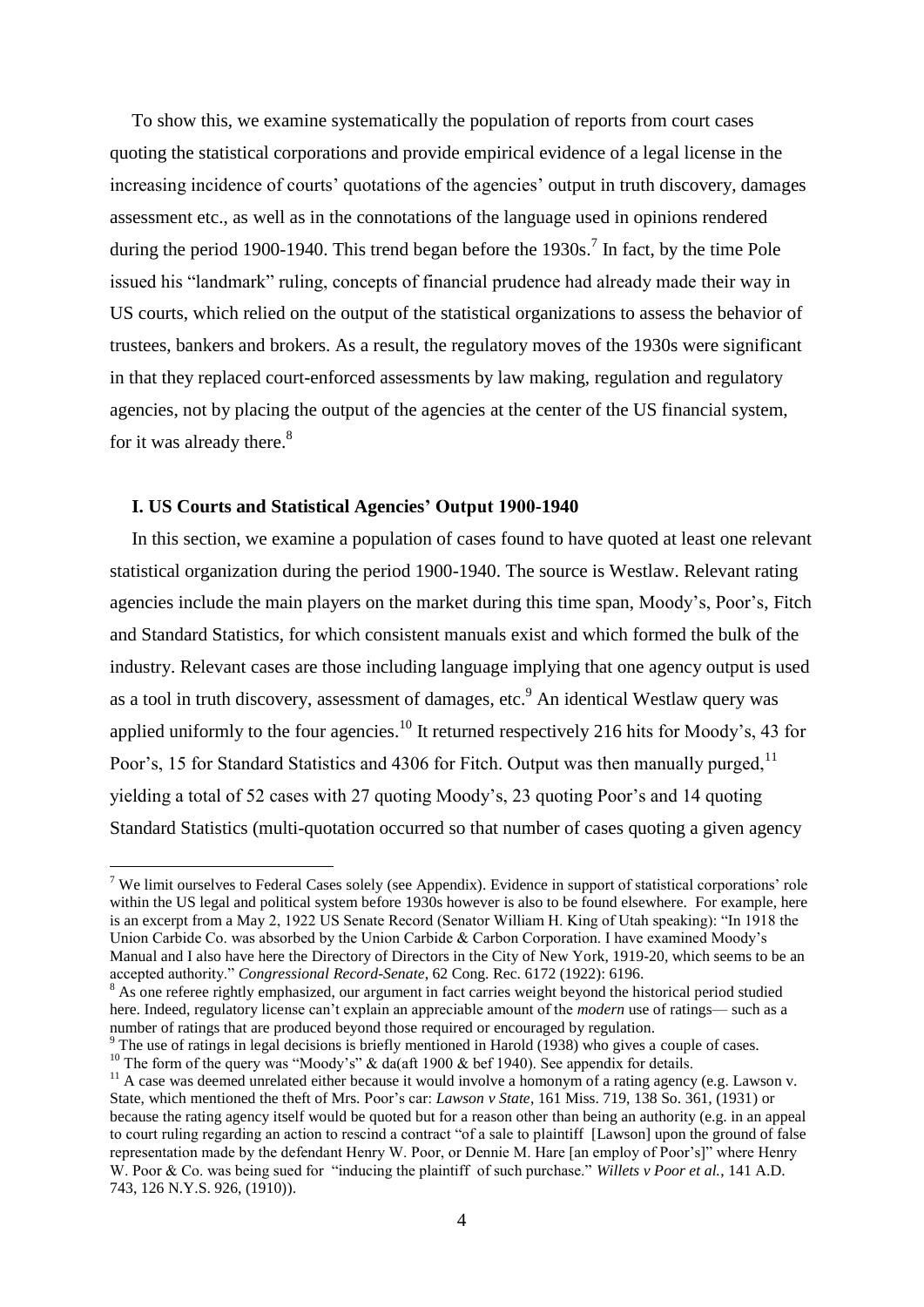need not add up to the total of cases quoting a least one agency). Fitch had to be dropped from the analysis because almost all the many cases retrieved were unrelated to the rating agency.<sup>12</sup> There was a total of 42 cases quoting at least one agency.



*Figure 1*. Number of Cases Per Period (individual and joint)

Evolution is summarized on Figure 1, which shows the rise in the incidence of court references to statistical organizations.<sup>13</sup> Obviously, not only was the relevance of rating agencies for court decisions a phenomenon already present in the 1900s, but it can be argued that the take-off occurred in the 1920s, *before* rating became embedded in regulation.

Relative reliance on different organizations is another interesting matter to examine. In terms of incidence, Poor's was the leader till about 1920 when Moody's overtakes it. Standard Statistics is a latecomer, with the first quotation only in  $1923$ .<sup>14</sup> By and large, during the interwar Moody's can be described as the leader, with Standard Statistics gradually pulling out and catching up with Poor's. Poor's relative decline ended up with the merger between the two agencies, in 1941.<sup>15</sup> Interestingly, this ranking coincides with what is known of the industry's league tables in terms of size, breadth of coverage, etc.<sup>16</sup>

Source: Authors', from Westlaw

 $12$  Previous research suggests that Fitch was the smaller in the group (Flandreau, Gaillard and Packer 2010). <sup>13</sup> There were 11 cases involving several rating agencies. 7 cases involved Moody's and Poor's, 4 involved

Moody's and Standard Statistics. No cases had reference to more than two rating agencies.

<sup>&</sup>lt;sup>14</sup> This, as a matter of fact reflects the chronological "entry" of these various entities in the market for expertise. Poor's had an early presence as a reliable monitor of railroad securities. Moody's was started in 1900. Standard Statistics was only started in 1906.

<sup>&</sup>lt;sup>15</sup> This is interesting as this conclusion matches observation by previous authors of the leadership of Moody's and gradually Standard Statistics, during the interwar.

<sup>&</sup>lt;sup>16</sup> See e.g. Flandreau, Gaillard and Packer (2011).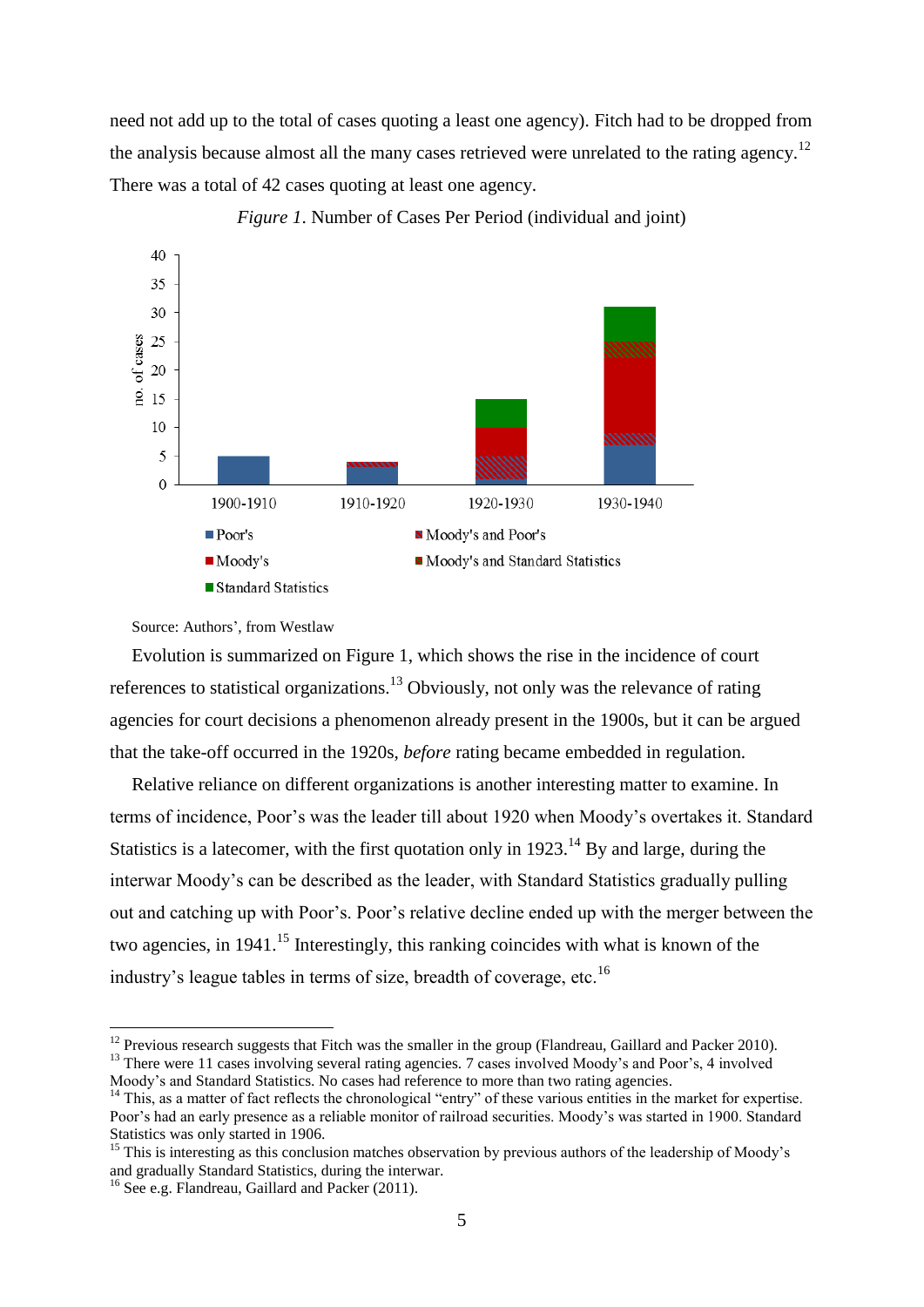#### **II. Relying on Rating Agencies**

The occasions for relying on the statistical organizations' output were varied. The "output" that features in the court reports included chiefly the manual (which described and rated the securities) but also, when it existed as a separate product, the price list. Our imperfect, but heuristic typology relies on the parties involved in the lawsuit. Four main categories are identified (by declining order of importance in our population of cases): (1) Taxman and corporate, (2) Trustee, (3) Brokers and/or stock sale fraud, (4) others<sup>17</sup>.

Tax cases include disputes between a taxpayer and the taxman (Commissioner of Internal Revenue) and the output of the statistical organizations is used for ascertaining the veracity of some data (price, worth etc.). For example, in Isaac L. Merrill v. Commissioner of Internal Revenue<sup>18</sup> the petitioner, Isaac L. Miller, purchased Russian Government bonds "during the years from 1916 to 1918," bonds which the Soviet Government repudiated in February 1918. The bonds, however "were continuously quoted on the market at a low price and were sold through a broker at a price far below their cost to the petitioner"<sup>19</sup> and were hence viewed by him to fall under section 23(e) of the Revenue Act of 1928, which under certain circumstances allows for deductions from gross income. "The records of the Standard Statistics Co.<sup>220</sup> were used to reconstruct the price evolution of the "bonds of the Russian" Government (Fifth War Loan)  $5 \frac{1}{2}$ 's,  $\frac{1926}{2}$ <sup>21</sup> and sort the valuation issue. To this type of lawsuits we may add "corporate" ones which typically pitted one company against the other and where the products of statistical organizations were used to ascertain the bare facts of the case. 22

In "Trustee" cases, trustees feature as defendants in suits filed for mismanagement of entrusted money. In such cases, statistical organizations acted in capacity of instrument of evidence. This could be done indirectly, with the court relying on the material in one manual

<sup>&</sup>lt;sup>17</sup> This leaves out a small number of cases. *Union Electric Light & Power Co. v Snyder Estates et al.*, 65 F.2d 297 (1933); *Commissioner of Banks v Chase Securities Corporation Brandegee v Same*, 298 Mass. 285, 10 N.E.2d 472 (1937).

<sup>18</sup> *Miller v Commissioner of Internal Revenue*, 31 B.T.A. 530 (1934).

<sup>19</sup> *Ibid*.

<sup>20</sup> *Ibid*.

 $^{21}$  *Ibid.* 

<sup>&</sup>lt;sup>22</sup> A characteristic example would be an anti-trust dispute such as Macon Grocery Co. et al v. Atlantic C.L.R. Co. et al. where the plaintiffs were wholesale dealers in groceries and the defendant a combination of railway companies grouped as 'Southeastern Freight Association' and accused by the grocers of being an illegal combination in restraint of interstate trade. In the instance, the court admitted as evidence "extracts from 'Poor's Manual of Railroads,' which it was testified [to be] an authoritative treatise on the subject." The extracts from Poor's were used "to show that the defendants were [indeed] grouped, (…) and that the lines of the defendants extended throughout all the territory" concerned. (*Macon Grocery Co. et al v Atlantic C.L.R. Co. et al*., 163 F. 738 (1908)).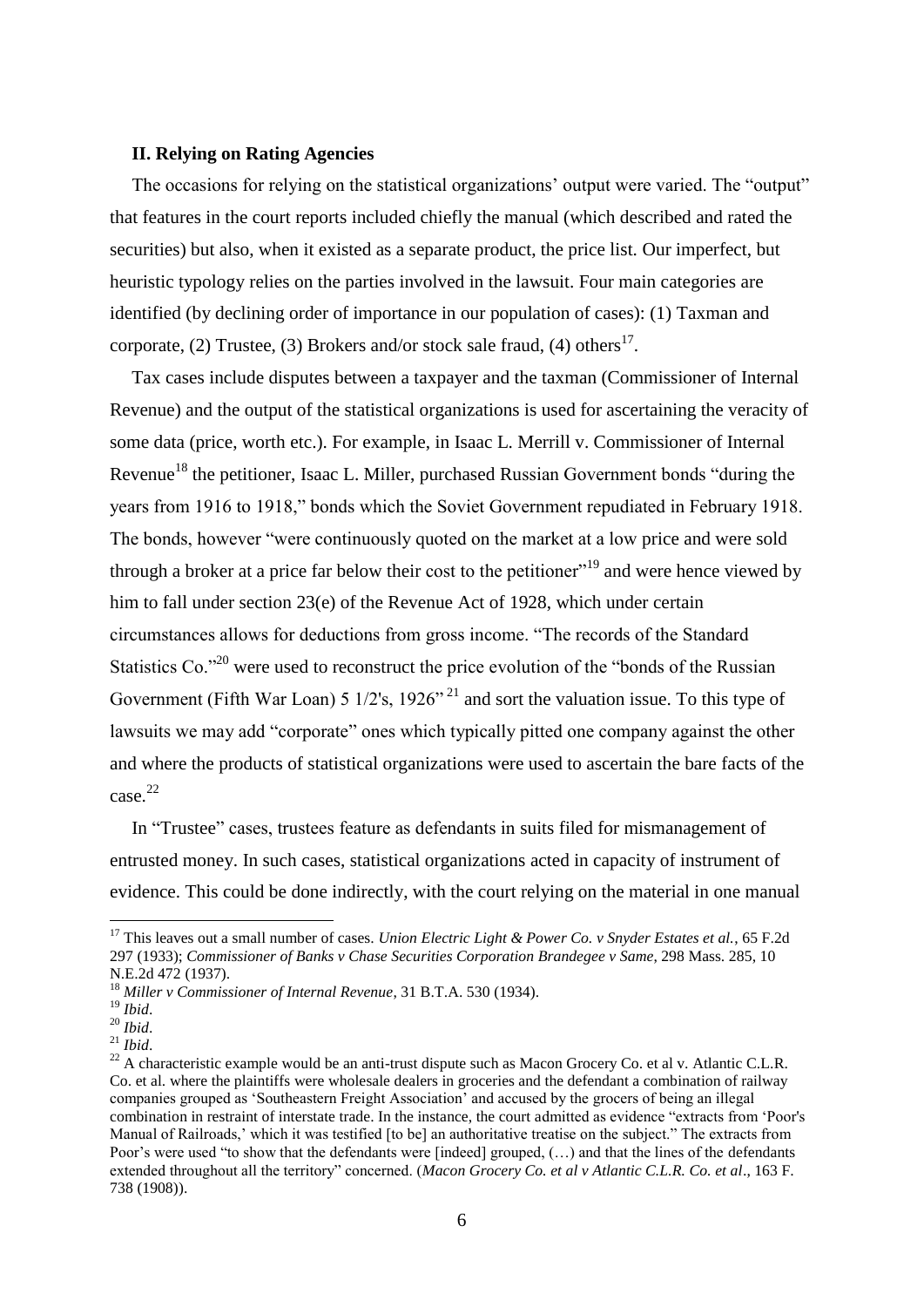to demonstrate imprudence of the trustees. For example the 1902 Supreme Judicial Court of Massachusetts' Green vs. Crapo<sup>23</sup> the "question whether, having money to invest, the trustees were justified in buying [certain company's] bonds"<sup>24</sup> was examined under the light of Poor's Manual which showed that in "1885 and 1886"<sup>25</sup> the company "did not even pay its expenses." <sup>26</sup> In other cases, reliance was not merely on the technical facts, which the court then used to make its own inference (a loss making company cannot be a sound investment, in the previous example), but on the organization's opinion itself. For example in a 1922 case, where the trustee is said to have benefited from discretionary powers, the audit judge turned to Moody's in order to assess the adequacy of a certain investment, made in 1915 at 98.12 but trading at 70 to 72 at the time of the audit: "In Moody's Manual for 1914, these […] bonds are rated: 'Security, very high; Salability, good; net rating, 'A.' His manual gives the facts from which this conclusion is drawn. It appears from the testimony that bonds of this issue were brought out by Drexel & Co. and Harrison & Co., both banking houses of this city of the highest reputation, etc."<sup>27</sup>

Brokers and/or stock sale fraud cases encompass suits against brokers or sellers of securities for false representations or erroneous reporting. An illustrative example is Henry v. Kopf in 1925 where the "defendant sought to sell to the plaintiff certain stock of the 'Houdini Picture Corporation' [whose value predictably vanished!], and made therein certain material misrepresentations of fact to the plaintiff, and thereby fraudulently induced the plaintiff to purchase 125 shares of such stock at \$10 each; that said shares of stock were of no value."<sup>28</sup> Claiming misrepresentation on behalf of the broker (who had mentioned a dividend that could be as high as 50 percent) the plaintiff asked reimbursement. In the hearing before the Superior Court of New Haven County the plaintiff produced as witness one R.S. Bradley, a banker, who "testified that  $(...)$  he examined Moody's Current Rating Book as to the stock"<sup>29</sup> and this is how he could see that the stock was worthless.

#### **III. Moody's** *Manuals* **as** *Farmer's Almanac*

From poring through these cases, it appears that courts used the products of statistical organizations as both reliable fact establishing outlets and providers of significant opinion.

<sup>23</sup> *Green v Crapo*, 181 Mass. 55, 62 N.E. 956 (1902).

<sup>24</sup> *Ibid*.

<sup>25</sup> *Ibid*.

<sup>26</sup> *Ibid*.

<sup>27</sup> *In re Detre's Estate*, 273 Pa. 341, 117 A. 54, (1922).

<sup>28</sup> *Henry v Kopf*, 104 conn. 73, 131 A. 412 (1925).

<sup>29</sup> *Ibid*.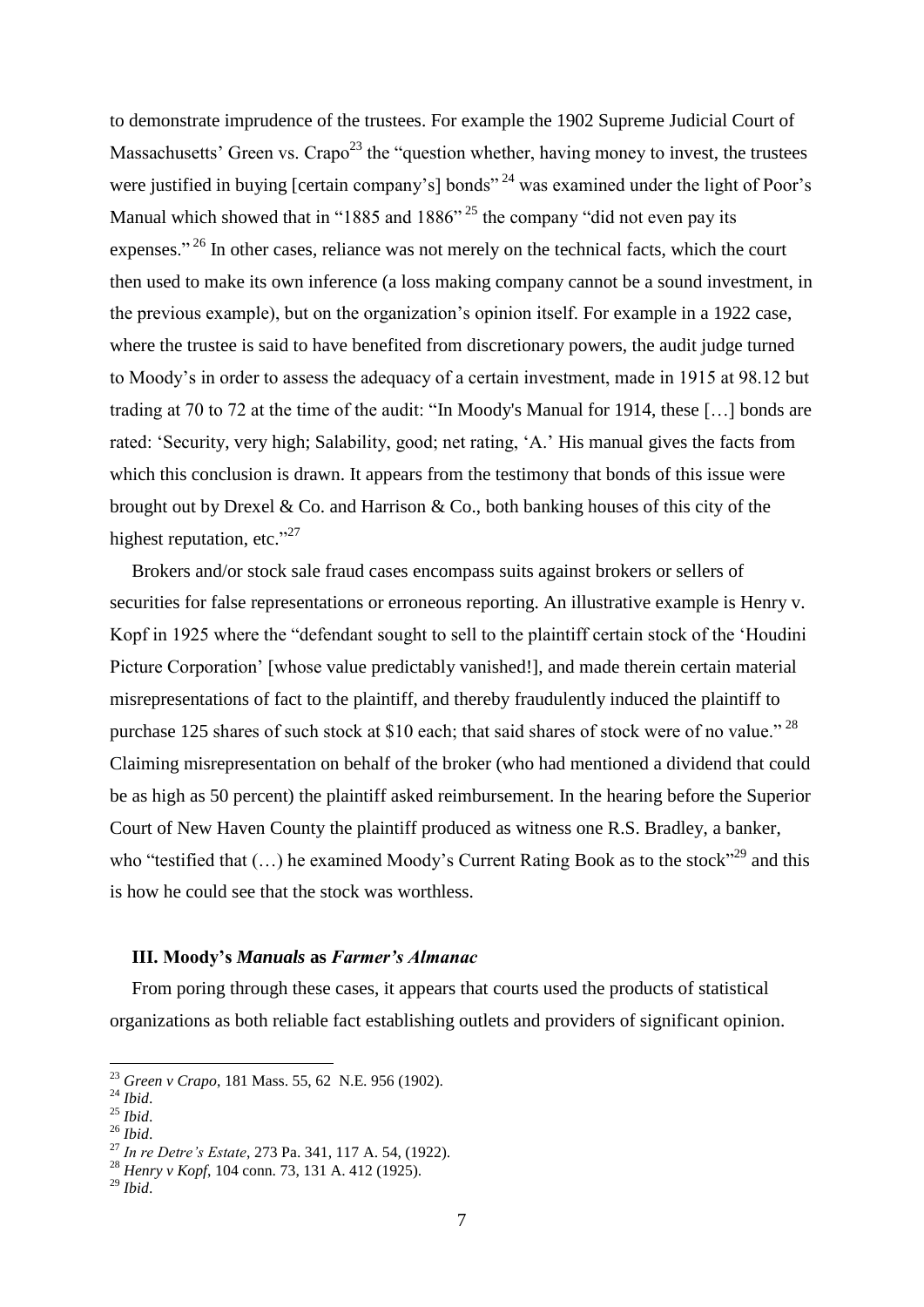Indeed, the language of more than one court report construes the various products of early rating agencies as representative of "established opinion." Poor's Manual, was a "well known publication of railroad statistics"  $(1901)$ ,  $30$  an "authority upon the amount and value of the stocks and bonds"  $(1907)$ ,  $31$  was "testified an authoritative treatise on the subject [of Railroads]" (1908).<sup>32</sup> Before buying securities, one orator consulted "Poor's Manual, and found therein a pretty full history" (1914).<sup>33</sup> In a 1916 case, a testimony was received that the Chairman of the Board of Calumet & Chicago Canal & Dock Co, in order to investigate anomalies in balance-sheets, would "consult different financial magazines, such as the Economist and Poor's Manual."<sup>34</sup> In another case decided in 1918, an investor "did not know whether [one road] would be a good investment. (...) He also testified that he knew that Poor's and Moody's Manuals were the best publications."<sup>35</sup> In 1920 Moody's Manual is said to be describing a transaction "with exactness."<sup>36</sup> In a case from 1923, a witness testified that "he gathered his information concerning this stock from various publications, particularly from the list published by the Standard Statistics Company."<sup>37</sup> Therefore, by the time the 1931 decision was taken, "market quotations and other financial data appearing (…) in the regularly published reports of business surveys, (…) Moody's Manual, Standard Statistics, and other like publications<sup>"38</sup> were thus acknowledged as "an authority upon the amount and value of the stocks and bonds of  $(...)$  corporations in this country [the United States.]<sup>"39</sup> Thus it is that, while the 1930s did see an inflation of similar statements, court recognition of the agencies as valuable providers of information was a significantly older phenomenon.

This recognition however may be construed in a rather modest way as the admission by courts of documents thought to be transparent to brute fact. This would have been as opposed to their exclusion of agencies' output as "hearsay" a position, which would have required Mr Moody or some other to come in person and testify. This interpretation may be supported by

<sup>30</sup> *Chicago, R.I. & P. RY. Co. v Hannibal & St. J. R. Co.*, 110 F. 599 (1901).

<sup>31</sup> *Western Union Telegraph Co. v Dodge County*, 80 Neb. 18, 113 N.W. 805 (1907).

<sup>32</sup> *Macon Grocery Co. et al v Atlantic C.L.R. Co. et al*., 163 F. 738 (1908).

<sup>33</sup> *Smythe v Central Vermont Ry. Co.*, 88 Vt. 59, 90 A. 901 (1914).

<sup>34</sup> *Calumet & Chicago Canal & Dock Co. v Stuckart*, 275 Ill. 253, 113 N.E. 894 (1916).

<sup>35</sup> *In re McDowell et al.*, 102 Misc. 275, 169 N.Y.S. 853 (1918).

<sup>36</sup> *Eisner v Macomber*, 252 U.S. 189, 40 S.Ct. 189 (1920).

<sup>37</sup> *Brown v. Gray & Wilmerding*, 256 S.W. 977 (1923).

<sup>38</sup> *Mount Vernon Trust Company, Emily F. Whitmore v Commissioner of Internal Revenue.*, 1938 WL 81006 (B.T.A.) (1938).

 $3<sup>9</sup>$  Evidence on the capitalization of companies, such as The Brown-Lipe Gear and Continental Motors Corporation in the taxpayer's action of Brockway Motor Corporation v. City of New York from 1931, would thus be presented "according to Poor's, [Moody's or Standard Statistics'] manual[s]," (*Brockway Motor Corporation v City of New York et al.*, 145 Misc. 693, 261 N.Y.S. 725 (1931)) while for presentation of the pricing of bonds the "publications were offered and received in evidence" (*Dubuque Fire & Marine Insurance Company v Commissioner of Internal Revenue*, 1935 WL 6479 (B.T.A.) (1935)).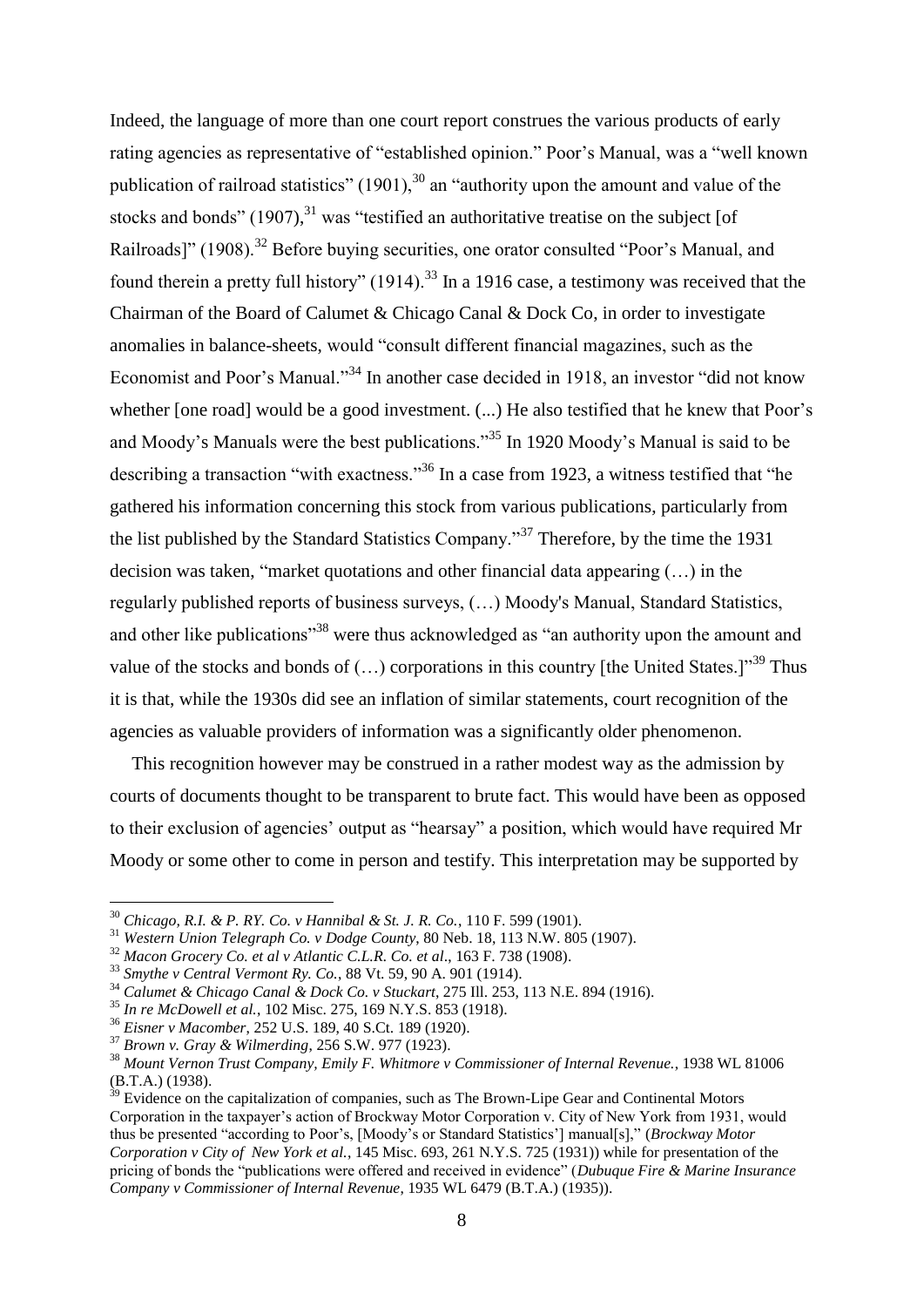two cases where lower courts refused to admit agencies' output (presumably because they were hearsay). In Trakas v. Cokins  $(1922)^{40}$  a broker sought to disprove his wrongdoing by showing how the security was described by Moody's Manual but was prevented by a lower court from doing it, but the Appellate Court of Illinois First district ruled that the lower court's decision to "refuse to permit defendant to testify that [Moody's Manual of Railways and Corporation Securities of 1918] was a standard manual for  $1918^{\prime\prime41}$  was error and found in favor of the broker (appellant), asking for a retrial.<sup>42</sup> A few years later in Henry v. Kopf  $(1925)$ ,<sup>43</sup> the Supreme Court of Errors of Connecticut found that a Court in New Haven had erred in refusing evidence about Moody's manual. When asked "if [Moody's] was a 'recognized authority', upon objection of the question" <sup>44</sup> the witness did not answer. The lower court had also ruled that if the Moody's manual had been produced it would not admit it. In ordering the retrial, the Supreme Court pointed to the exclusion of evidence. In its decision it commented that the reports such as that of Moody's, "based upon a general survey of the whole market, and  $(...)$  constantly  $(...)$  acted upon by dealers" are "far more satisfactory and reliable than individual entries, or individual sales or inquiries" and concluded that "courts would justly be the subject of ridicule, if they should deliberately shut their eyes to the sources of information which the rest of the world relies upon, and demand evidence of a less certain and satisfactory character.<sup>45</sup> According to this interpretation, the manuals entered into courts the way the *Farmer's Almanac* did: as a natural and legitimate instrument to tell the financial weather – an instrument which courts would have been ridiculous not to use liberally. There is no doubt that this interpretation is particularly plausible when the most "technical" output (such as pricing) were used. In such cases, the agencies were not that different from the *Farmer's Almanac*, telling people whether it had been a warm or a cool day.

#### **IV. The Rise of Legal License**

Thus one aspect of the growing reliance of ratings has to do with their merit as technical sources of information. On the other hand, the language found in a number of cases (especially those involving brokers or trustees) reveals a pattern, which invites an alternative

<u>.</u>

<sup>40</sup> *Trakas v Cokins*, trading as Cokins & Company, 224 Ill.App. 327, 1922 WL 22067 (Ill.App. 1 Dist.) (1922).

<sup>41</sup> *Ibid*.

<sup>42</sup> *Ibid*.

<sup>43</sup> *Henry v Kopf*, 104 Conn. 73, 131 A. 412 (1925)

<sup>44</sup> *Ibid*.

<sup>45</sup> *Ibid*. (emphasis added).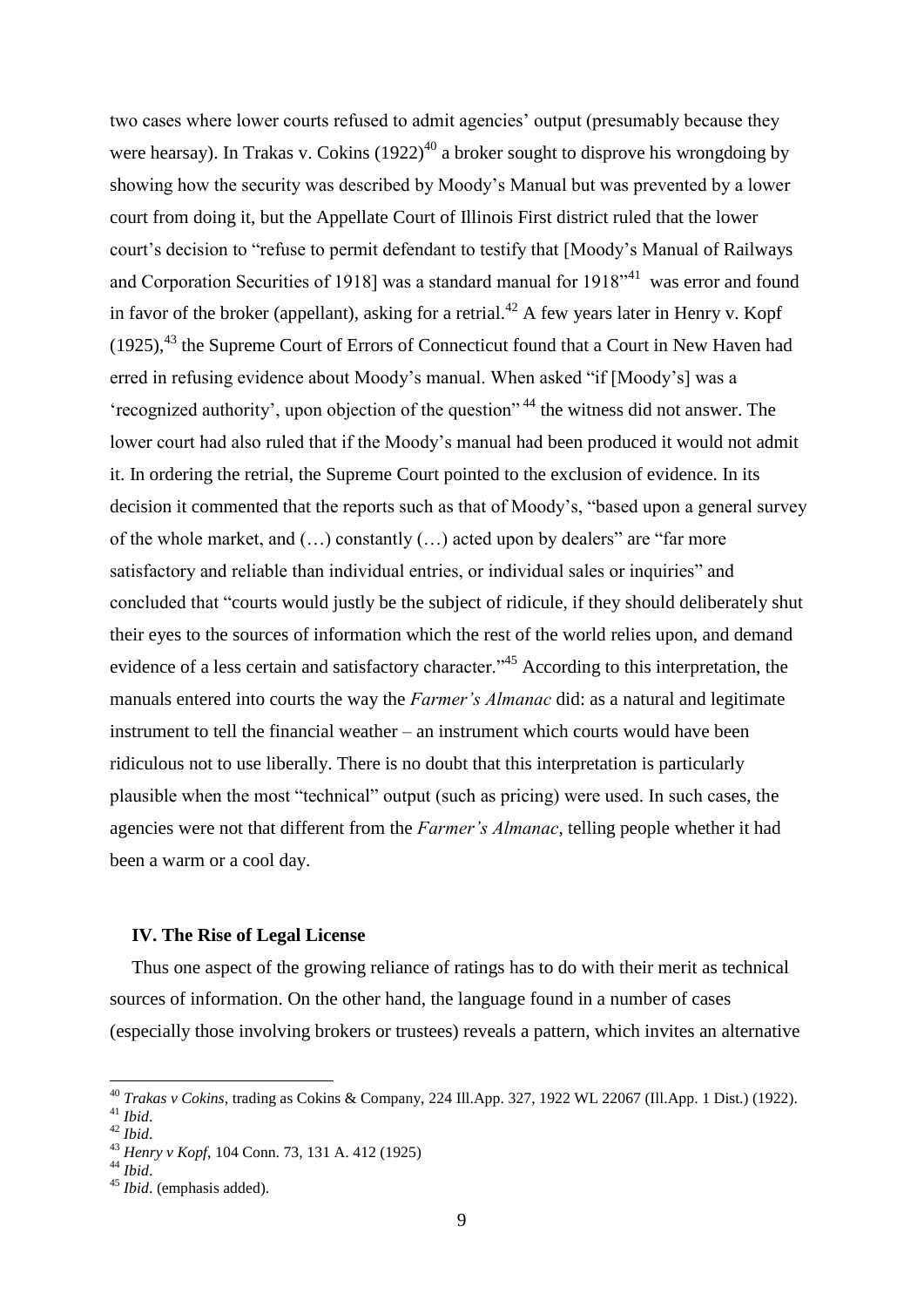interpretation of the growing use of courts' reliance on ratings agencies – one whereby the enforcement by courts of rating opinions conferred the agencies a genuine legal license. Indeed, if one looks at the language used in courts when the legitimacy of the agencies' output is discussed, one finds that, in all cases where motivations for the use of an agency's manual are stated, no direct endorsement by the court is offered but instead, it is said that the manuals or agency's output represent a kind of benchmark conventionally accepted by the banking and security's trading profession.

To quote just a few excerpts in a long list of supporting statements: In 1920 a discussion of the contents of one Moody's manual is followed by the inference that through the statements made in the manual certain properties of the security become apparent to "financiers and investors."<sup>46</sup> In Henry v. Kopf just discussed, the higher court stated that in so far as the expert called by plaintiff "was found to be a dealer in stocks and acquainted with the market value of stocks,"<sup>47</sup> "he was a proper witness as to what market reports are accredited as trustworthy."<sup>48</sup> In 1927, a testimony is received "that such books as the publications of 'Standard Statistics' are used and relied upon in the banking and security trading world."<sup>49</sup> In a 1930 case, it is said that the vice president's of Stanley Corporation duties included "the reading over of Moody's and Standard Statistics investment service."<sup>50</sup> In a 1935 case, it is declared that "all of the banks admittedly subscribed" to "Moody's and other statistical manuals.<sup>551</sup> In other words the point is that the courts were striving to rely on the financial industry's own recognized standards. This amounts to the sanctioning of a form of selfregulation (a mechanism that is substantially similar to the mechanism that has been said to be at the heart of the subprime crisis).

We suggest interpreting this ruling strategy as stemming from the "prudent man principle", which, according to previous writers, was forged in the US by Harvard College v. Amory  $(1830).$ <sup>52</sup> In this landmark case, it was decided that Trustees should "observe how men of prudence manage their own affairs, not in regard to speculation, but in regard to the permanent disposition of their funds, considering the probable income, as well as the probable

<sup>46</sup> *Eisner v Macomber*, 252 U.S. 189, 40 S.Ct. 189 (1920).

<sup>47</sup> *Ibid*.

<sup>48</sup> *Ibid*.

<sup>49</sup> *Commercial Trust Co., v Commissioner of Internal Revenue*, 8 B.T.A. 1138 (1927).

<sup>50</sup> *Stanley Securities Co. v United States*, 69 Ct.Cl. 271, 38 F.2d 907 (1930).

<sup>51</sup> *Kelly v Central Hanover Bank & Trust Co. et al. Bigelow v Kelly et al.*, 11 F.Supp. 497 (1935).

<sup>52</sup> *Harvard College v Amory Pick*, *Harvard College v Amory Pick*, 26 Mass. 446 (1830); Of course we recognize that the law has many standards like "reasonable person" in many different contexts. But the prudent man principle seems the most logical reference, given the language we came across.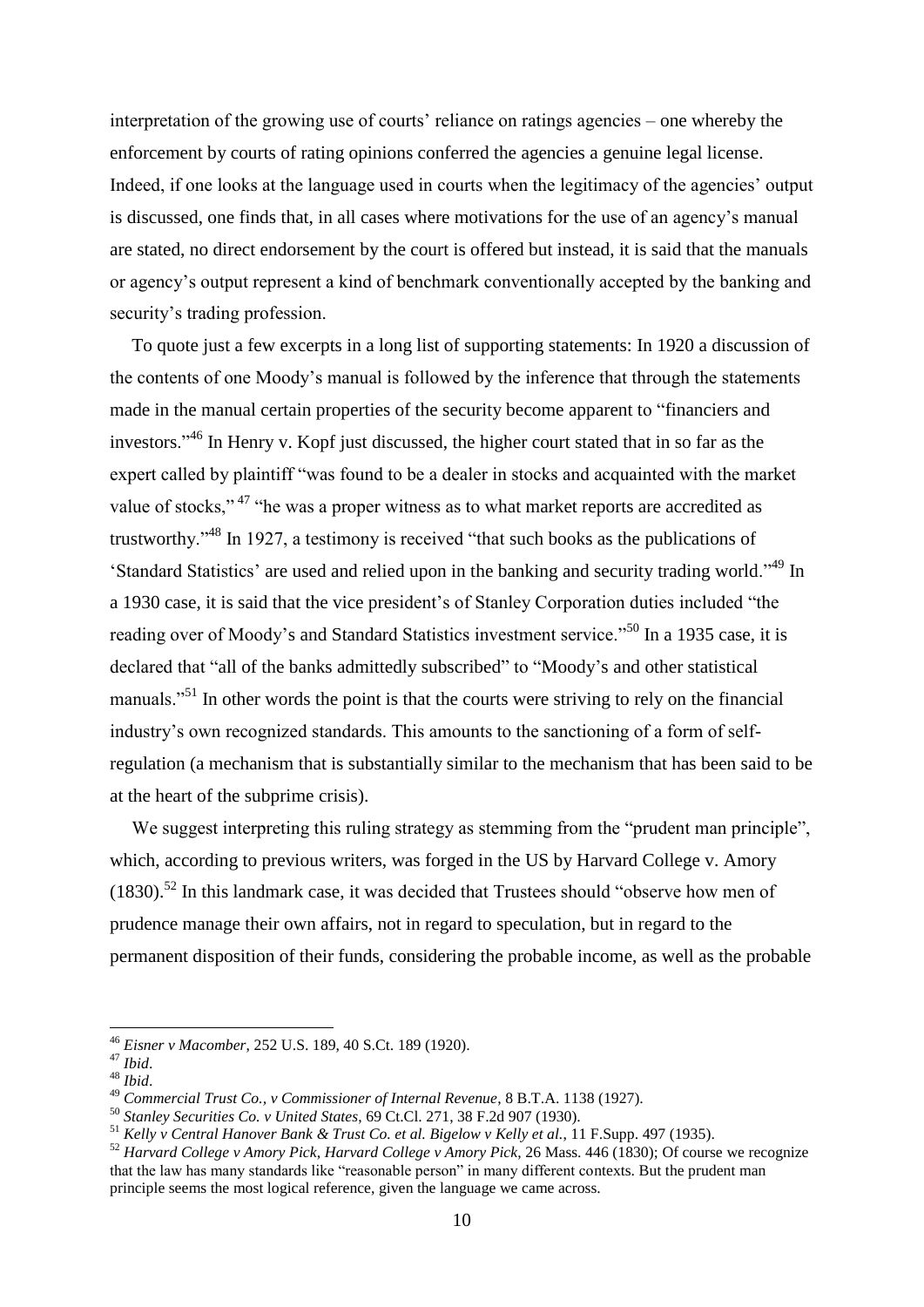safety of the capital to be invested."<sup>53</sup> As J.H. Langbein put it, a result of Harvard College v. Amory was that "the standard of prudent investing was the standard of industry practice."<sup>54</sup> Of course, defining the industry practice must have been a challenge for courts, which would have to weigh one entry against the other. Alternatively, if the community had grown its own handbooks, then it would be much easier to identify "speculative" investments. Significantly, this expression comes up quite often in our database of cases quoting the authority of statistical agencies, as opposite to prudent, or the case being "conservative" or "high rating" investment (thus belying attempts to find in the 1931 OCC ruling the origin of the investment v. speculative grade wording).<sup>55</sup> In re MacDowell et al. has a clear statement of the mechanism at work. There, one of the trustees testified that "he knew that Poor's and Moody's Manuals are the best publications, but he could not tell whether he consulted them before or after the purchase of the bonds" prompting the judge's to state that "the trustees did not employ such vigilance, sagacity, diligence, and prudence as, in general, prudent men of discretion and intelligence employ in like matters of their own affairs.<sup>56</sup>

In summary, reference to rating came up in a number of situations, as a valid test to decide whether agents had behaved in a prudent manner. It is not surprising therefore that we came across the agencies in cases involving trustees' investments, because trustees are supposed to manage prudently the monies which they have received from others or in cases involving banks since banks, as emphasized by Brandeis before WWI, were likewise dealing with "other people's money."

<u>.</u>

<sup>&</sup>lt;sup>53</sup> Langbein (1996).

<sup>&</sup>lt;sup>54</sup> This differed from the use of legal lists as was done in Britain, where Chancellors developed restricted lists of "proper" trust investments. Initially limited to first mortgages and (British) government bonds, the list was expanded in 1859 to East India Company stock (after the British Government took over India thus making East India a British stock), and subsequently to Colonial Bonds (Colonial Stock Act of 1900). Following decolonization, the statute was amended in 1961 to allow trustees to invest in equities.

<sup>55</sup> For instance an opinion from the Orphan Court, quoted in *In re Detre's Estate*, 273 Pa. 341, 117 A. 54, (1922), stated that some Georgia Railway bonds "while not of the highest grade, were such as were purchased by conservative investors, and considering that this trust was not limited to legal investments, and the beneficiaries were anxious to get a return of 5 per cent., were a proper in- vestment for this estate. Had interest rates remained the same these bonds would probably be convertible today without loss", etc. On the use of "investment grade" in a fairly early time, one can quote *In re Winburn's Will*, 140 Misc. 18, 249 N.Y.S. 758 (1931) where it is said: "The AA rating is a high investment rating and given to few common stocks. It indicates a dominant position in the industry, tremendous earning power, and ample cash resources. The rating of A comes in the *investment group*, but to a lesser degree. B is the rating applied to the stocks of companies, which give the expectation of a regular dividend payment. BA is given to a common stock when the company has shown definite progress in its line, has built up reasonable equities for its securities, and has shown a reasonable ability to continue dividend payments. There is a distinction between seasoned securities of the character here involved and investments in speculative securities, etc." Contrast with Fons (2004) who claims: "Thus, it appears that the term investment grade arose through market convention and then regulatory appropriation." <sup>56</sup> *In re McDowell et al.* 102 Misc. 275, 169 N.Y.S. 853, (1918).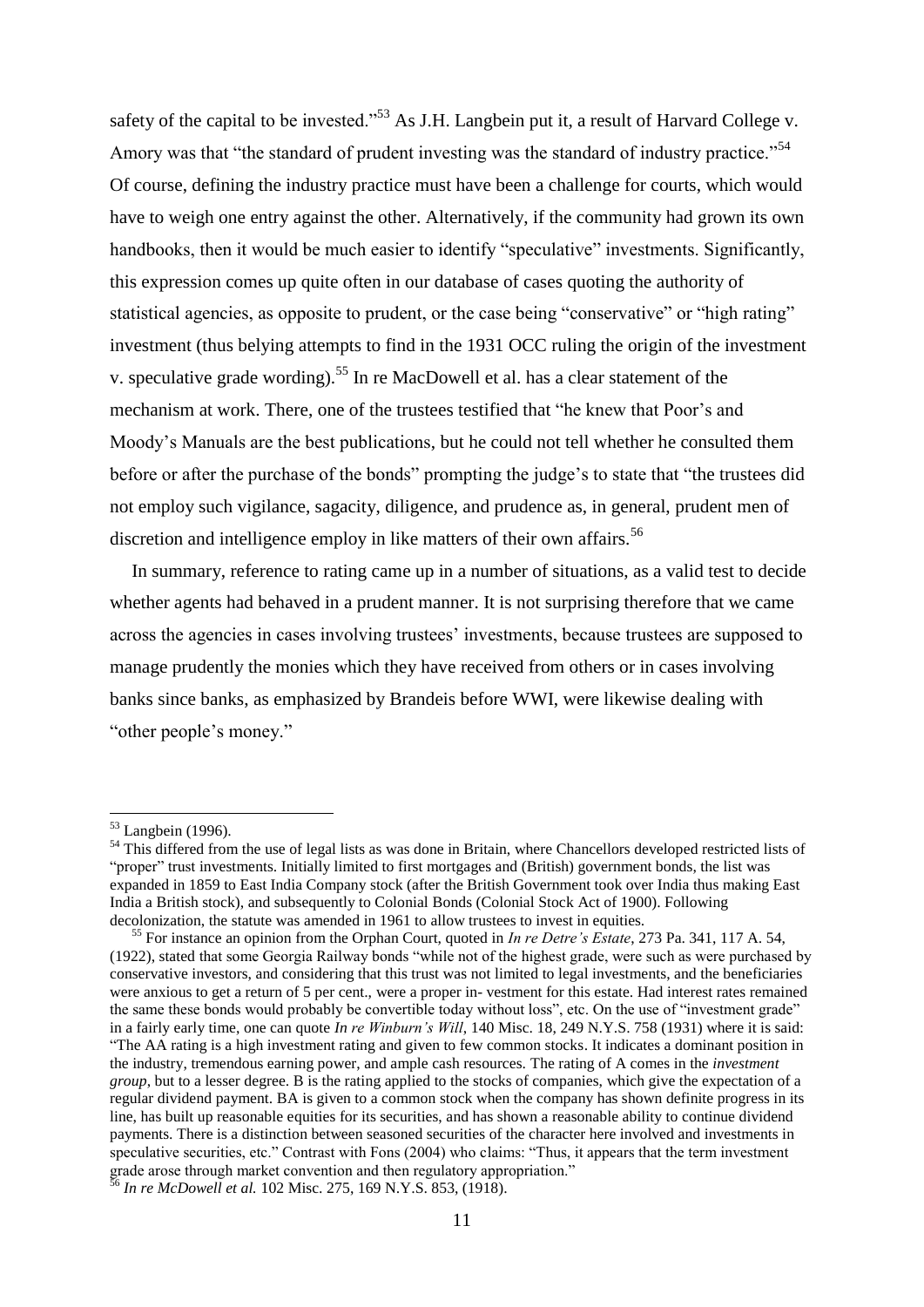#### **V. Legal License and Conflicts of Interest: Evidence from Moody' Memoirs**

But if this latter interpretation is accepted, then we are dealing with a case where courts accepted the products of the agencies without reference to what they thought of them. It is possible or likely that courts and judges thought highly of them (this is suggested for instance by an instance where Justice Brandeis quotes John Moody's *Truth on Trusts*, not a manual or rating book, although certainly a reference volume).<sup>57</sup> But what exactly the courts *thought* is irrelevant. In the above quotes, we are always dealing with the claim that ratings are routinely used and processed by myriad financiers and thus somehow "aggregate" the financial industry standards. Such standards can then be used to gauge an individual's behavior.

Now, suppose that there existed a loophole in the way ratings were being produced (too high a grade for a certain type of product that would be really "crap"). Then intermediaries would have been tempted to nonetheless distribute such "crap" as they would not have faced ex post liability – a mechanism similar to the posited logic of the "regulatory license". Indirect evidence that is relevant to this view can be gleaned from John Moody's own memoir (*The long road home*). This book does provide a discussion of two interesting episodes taking place in the early  $20^{th}$  century.<sup>58</sup> They are interesting, because they underscore the existence of an early form of modern conflicts of interest.

In one episode, Moody would have been contacted by the lawyers of one prominent corporation (as one of the "largest industrial corporations in the United States"), which had hired the "best legal talent in America" to fight what appears to have been an anti-trust lawsuit. They invited him in a room where he was surrounded by a "dozen lawyers" who wanted him to "*certify the correctness of the figures*" <sup>59</sup> produced by the said company. The figures intended to show that other firms that had not been sued "had been even more guilty of gouging the public." As Moody states, "the certification of an outsider would of course carry more weight with the court than any unsupported statements presented by the defendant itself $\cdot$ <sup>60</sup>

In the other instance Moody was approached by representatives of the "public interest" or buy-side. The context was that of the public inquiry into the "Money Trust" and he claims that individuals who pushed the inquiry such as Senator Robert M. LaFollette and also the

<u>.</u>

<sup>57</sup> *Liggett Co. et al .v Lee, et al., 288 U.S. 517, 53 S.Ct. 481 (1933).* In the same case, Brandeis also referred to the 1932 edition of Moody's *Industrial Securities*.

<sup>&</sup>lt;sup>58</sup> This was when, after a successful start, John Moody had been bankrupted by investments made before the 1907 crisis. At that point, Moody had sold out his previous franchise and restarted a new business and manual, which he meant to be more sophisticate than the previous one (this was when he began to combine his reports with the supply of grades).

 $59$  Moody (1935), 156-8 (emphasis added).

 $60$  Moody (1935), 156-8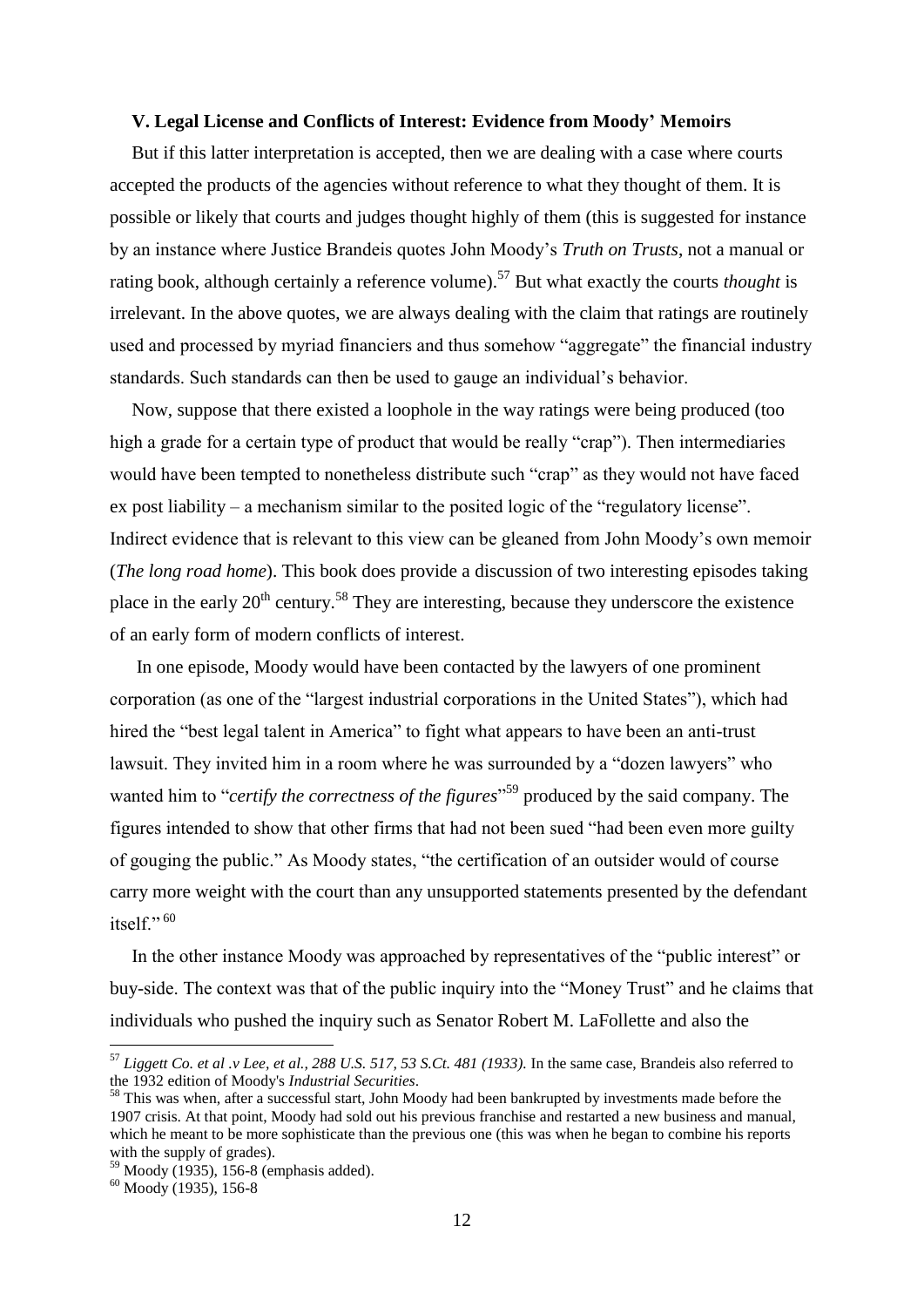brothers Gifford and Amos Pinchot and Louis Brandeis felt that Moody would have "looked to [him] in 1910 or 1911 to expose the alleged stupendous 'money-trust', which the Pujo committee in Congress attempted to chase."<sup>61</sup>

As Moody confesses, in both cases the "temptation" was there, especially in the anti-trust case where lawyers for the big firm would have declared that they would "make it worth [his] while to do this." Pointing to the reasons why, after playing with the idea for "one afternoon," he decided against it, he suggests moral imperatives ("I was struggling to preserve my honor and integrity in the business world") and long run unsustainability ("Once started, there would be no stoppage; I would continue to follow this downward path. I might grow quickly rich, as there would be a myriad of such opportunities ahead, I well knew. But I also knew that I would have to continue to live with myself. And I turned it down." $)$ .<sup>62</sup> In other words, the kind of temptation John Moody acknowledges having experienced is very similar in essence to its modern avatar in the subprime crisis, and this is suggestive.

The examples may not be perfect – since they stage Moody himself rather than his manuals. On the other hand, with such a highly personalized branding as existed in early statistical agencies, Moody the expert and Moody the provider of grades were the two sides of the same coin. Moreover, the Moody's testimony is not isolated. A similar line of argument could be developed on the basis of Babson's discussion of his own experience as an originator of the firm that eventually became Standard Statistics. Babson explicitly states that concerns about un-manageable conflicts of interests is what led him to cash out.<sup>63</sup> In summary, the analysis underscores that, early on, the agencies controlled a veto point, in delegation of the US court system, that this veto point was valuable and that as a result conflicts of interest were just around the corner.

#### **VI. Legal License and Conflicts of Interest: Evidence from Moody' Balance Sheet**

If a license is valuable and if agencies enjoyed a legal license, then one would expect them to be tremendously profitable before the interwar market crash. Indeed, all the intermediaries who were concerned about demonstrating good behavior (banks, trustees, etc.) during the phase of euphoria in the 1920s, would purchase the manuals (so that would be able to tell the judges they did) and this would boost Moody's profits. In other words, the strong procyclicality that has been observed for the profitability of rating agencies during the 2000s

<sup>61</sup> Moody (1935), 161-2. See above *Liggett Co. et al. v Lee, et al., 288 U.S. 517, 53 S.Ct. 481 (1933)*, for an illustration of Brandeis interest for Moody's work.

<sup>&</sup>lt;sup>62</sup> Moody's (1935), p. 158.

<sup>63</sup> Babson (1935), p. 140 ff.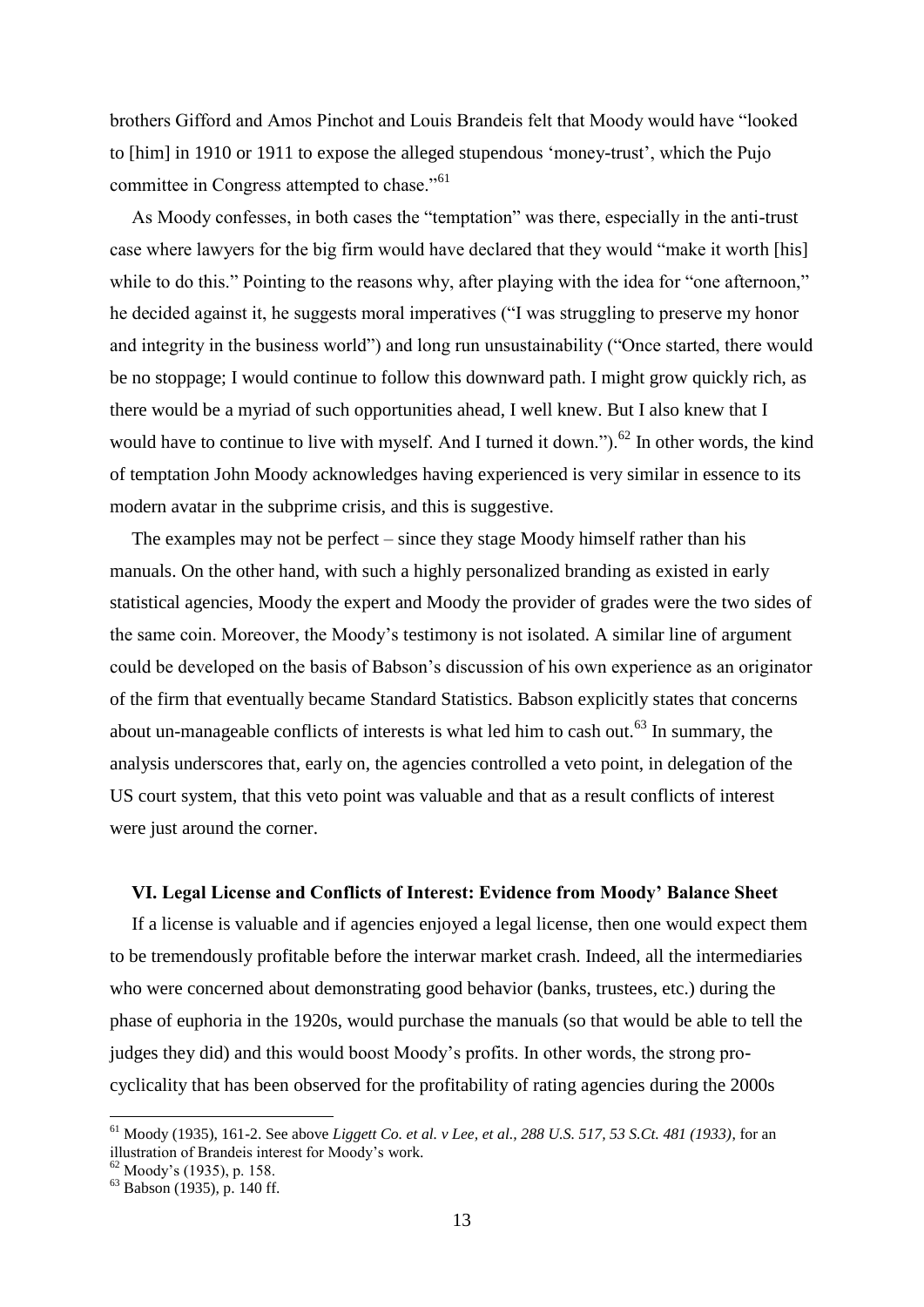should be observed as well during the interwar. Many observers of the modern crash have faulted the "issuer pays model", suggesting that the charging of sellers rather than buyers can have deleterious effects. But our reasoning implies that the charging of buyers, or rather "trustees" or delegated agents for the investors is likely to have similar consequences.<sup>64</sup>

There is a dearth of statistical information on the financial performance of the agencies during the interwar, largely because they were private firms and have no open records. However, Moody's went public in late 1928 (probably not incidentally as this was a year of financial euphoria and booming profits) and as a result of disclosure rules for NYSE securities, some data for Moody's from 1929 to 1938 is available at Harvard Business School's Baker Library (and since Moody's was the market leader this is valuable proof). This material enabled us to construct Figure 2, which shows the nominal operating income and Moody's stock price (Down Jones Industrial-Adjusted).<sup>65</sup> The result is striking: The behavior of both statistics was strongly pro-cyclical. Mirroring movement in sales, Moody's stock price plummeted following the market crash of 1929, more than the Dow Jones, and kept falling until 1933. Moody's stock price started recovering after 1934, thus essentially amplifying stock market trends.

While a complete examination of the sources of historical fluctuations in the profitability of rating corporations is beyond the scope of this paper (and perhaps not feasible at all give the fragmentary character of extent data), but at first blush, we can use Moody's own 1931 Report where the subject of the dramatic decline of revenues in 1931 is discussed: "No field of business activity in America has been hit any harder this past year than the general banking and investing field. This fact has naturally affected the business and profits of your company very intensely. The markets for the types of goods and services which your company produces have been very seriously curtailed. Over eighty per cent of our Manuals are ordinarily sold to stockbrokers, bond dealers, investment houses and banking institutions; our various forms of investment and advisory services are also sold to these same interests, or to private investors, a large percentage of whom, in bear markets and hard times, are not actively interested in the investment markets and will not spend money for any form of service.<sup>"66</sup> This quotation underlines, first, that then just as now, part of the revenues of rating firms came from advisory and second, that a large fraction of the revenues from sales of Manuals came from the financial industry. This does make sense given what we have argued about ratings that would

 $64$  For a conventional discussion of the history of charging schemes, see Cantor and Packer (1994).

<sup>&</sup>lt;sup>65</sup> Moody's was the only stock market listed agency (it had been listed in 1928), explaining why some details are available. We are grateful to Norbert Gaillard for assistance with the data.

<sup>66</sup> Baker's library, HBS, Annual Report 1931, November 9, 1931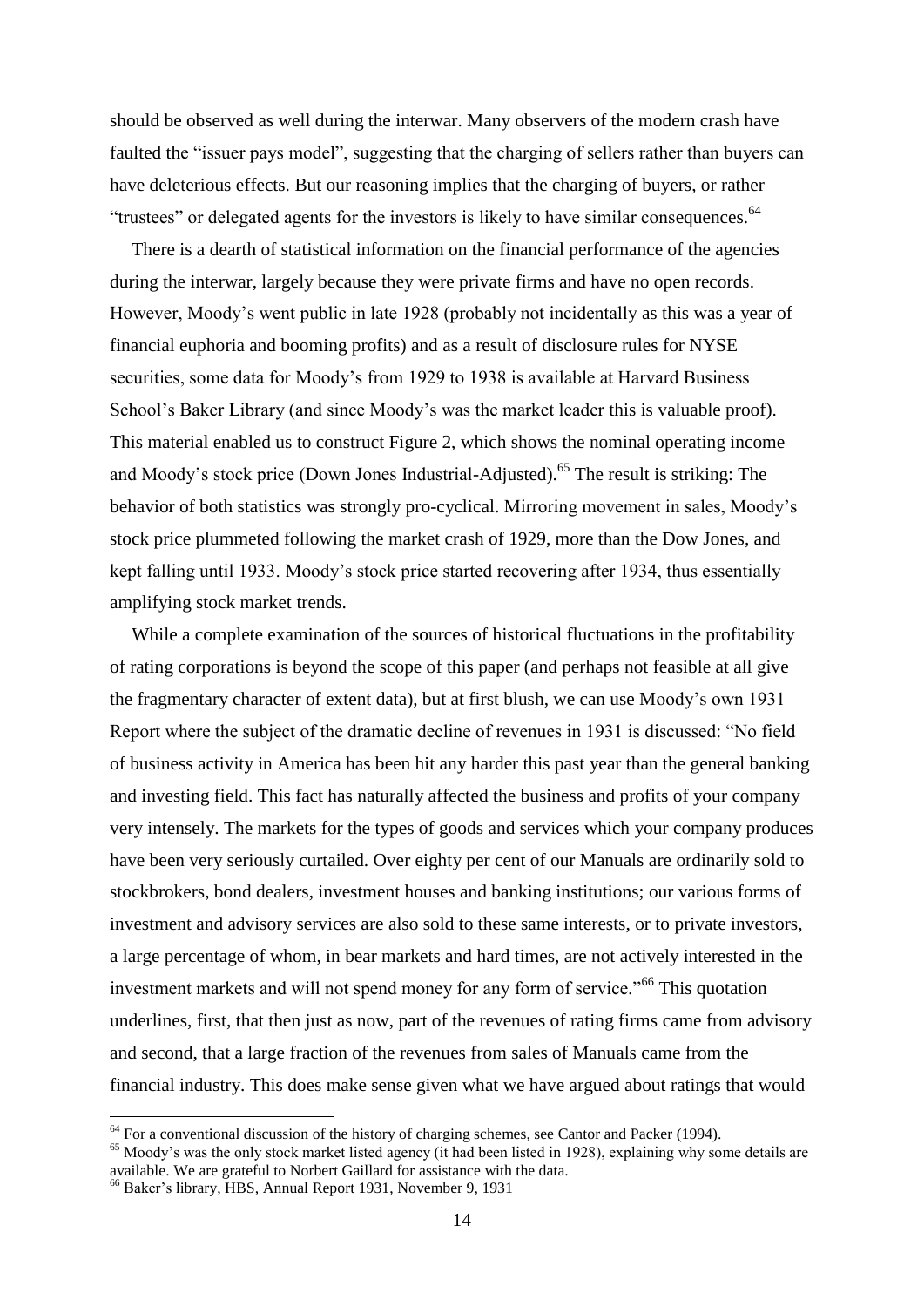be used in case of litigation. Thus, the myriad small unit banks across the country that acted as distributors of New York issued securities, the large web of stockbrokers who chased customers, and the investment banks who needed the ratings to demonstrate good behavior were the principal subscribers of rating services. After 1931, small unit branches went bust by thousands. Brokers or investment banks, no longer needed to demonstrate goodwill since origination and distribution had stopped. When examined closely, the investor pays/issuer pays dichotomy becomes less clear, because many subscribers of the Manuals had an evident interest in the boom. Issuing activity evidently contributed a large fraction of the rating industry's revenues, thus explaining the boom-bust pattern.<sup>67</sup>



*Figure 2.* Moody's Stock Price (DJ adjusted) and Pre-Tax Net Operating Income (nominal)

Source: Authors' from *Wall Street Journal* and Baker Library. Net operating income (pre-tax is from Moody's returns in HBL; Fiscal year ends September). Stock Prices for Moody's preferred stocks (annual averages) are from Moody's own annual reports, and adjusted using the DJ Industrial Average (Moody's listed itself in its own manual along with industrial companies). Operating income for 1932 and 1935 are missing.

In summary, we are struck by the fact that conventional arguments about regulatory license and the great subprime disaster appear to neglect the fact that agencies' conflicts of interest are not new. This paper suggests one reason for this: Namely, that before the regulatory

 $67$  For a different tack on the pro-cyclicality of ratings, see Ferri, Liu, Stiglitz, (1999).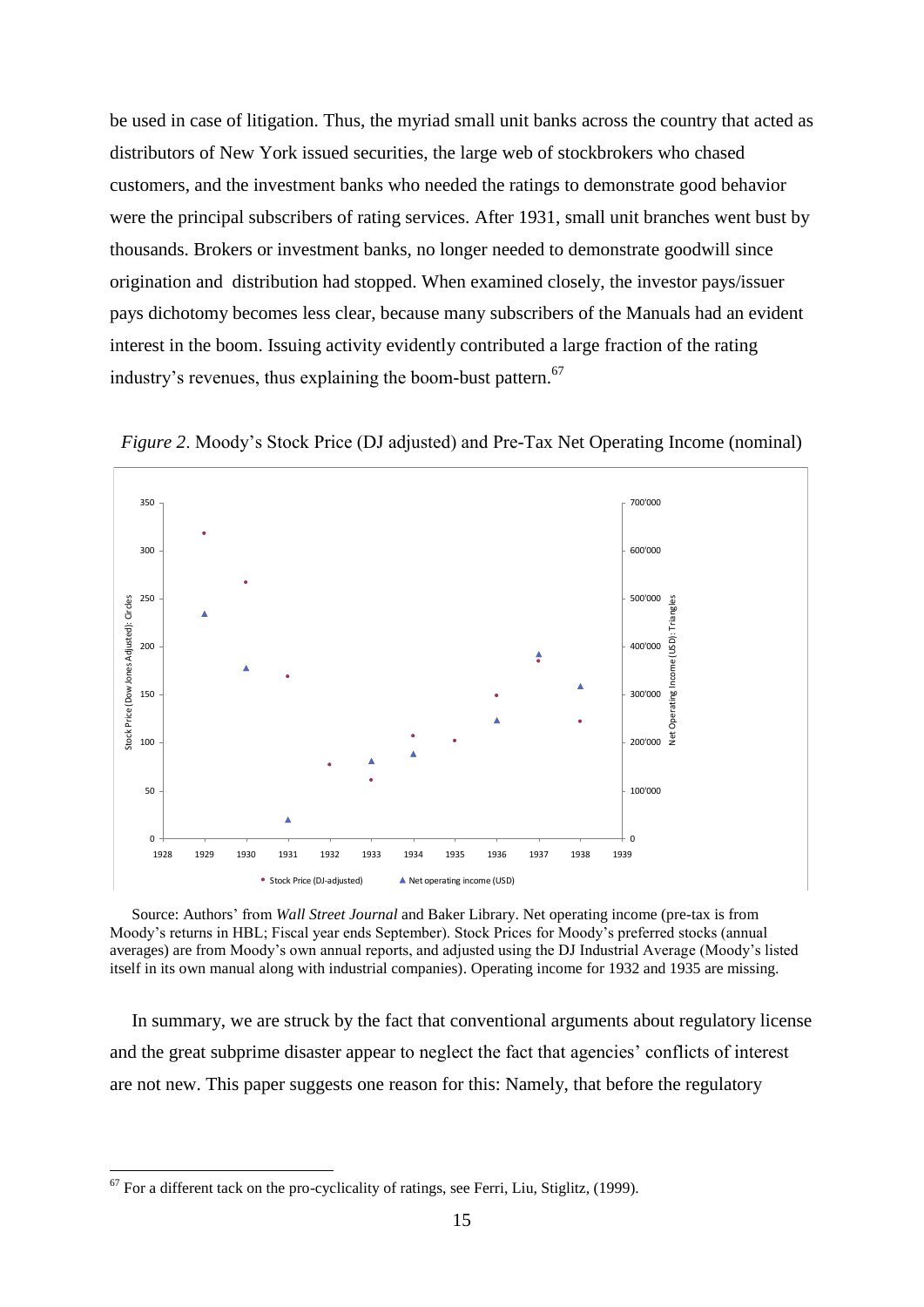license there was a legal license.<sup>68</sup> This urges us to both scapegoat less the rating agencies' regulatory license when we observe it and to be less comfortable when we don't.

#### **VII. Regulatory and Legal License in Historical Perspective**

Upon reflection, finding that regulatory license was heir to legal license may not be so surprising (but one would have liked this to be a more prominent part of the recent debate over rating agencies and their regulation). An important tradition of scholarship in law and economics has discussed the reasons for choice between common law and regulatory law as proper instruments to enforce rights (Shavell 1984, Posner 1998). Other scholars have discussed aspects of the historical transition from common law to regulatory law, which they have associated with the Progressive and/or New Deal Era (Landis 1938, Glaeser and Shleifer 2003). Our evidence suggests a similar process in the realm of ratings. Rather than regulators suddenly reaching out for (ill-conceived) ratings we have emphasized the existence of a seamless transition between court arbitration and regulatory arrangements.

A good illustration of this transition is provided the way early state statutes adopted after 1911 and ostensibly designed to protect investors against fraudulent schemes ended up relying on courts. "Blue Sky Laws" (as they were known, since fraudulent schemes included the sale of real estate "in the blue sky")<sup>69</sup> were intended to limit "speculative" investments. Some "safe" investments (such as state bonds) were explicitly listed but in other cases statutes included more ambiguous language. In Trakas v. Cokins (1922) the issue was a section of the State of Illinois' Blue Sky Law, which mentioned that among the securities that could be lawfully sold in Illinois, were "securities listed in a standard manual or in manuals approved by the Secretary of the State of Illinois." As we saw, the defendant, a broker, had been prevented by a lower court "to testify that [Moody's Manual] was a standard manual of 1918" and the higher court found this was error so that eventually, the Illinois Blue Sky Law was relying on the agencies. In effect, however, the regulator had waited for the courts to decide

<sup>&</sup>lt;sup>68</sup> Incidentally, the Comptroller of the Currency "pro-rating agencies" move in 1931 does not seem to have been successful at preventing the decline of Moody's indicators at least over the short run. If statistical agencies received a new license in the 1930s, this should have shown up in their operating income, stock price or both. Presumably this is because their new relevance would have consolidated their market power, and enabled them to capture a regulatory rent. According to this line of reasoning, the agencies' performance during the Great Depression should have been somewhat anti-cyclical, because the new regulation, occurring in 1931, would have acted as a buffer. Obviously, our evidence only indicts the most simplistic interpretation of the regulatory license view, which nobody to our knowledge ever upheld.

<sup>69</sup> Macey and Miller, "Origins of blue sky laws," *Texas Law Review*, 70 No. 2 (1991).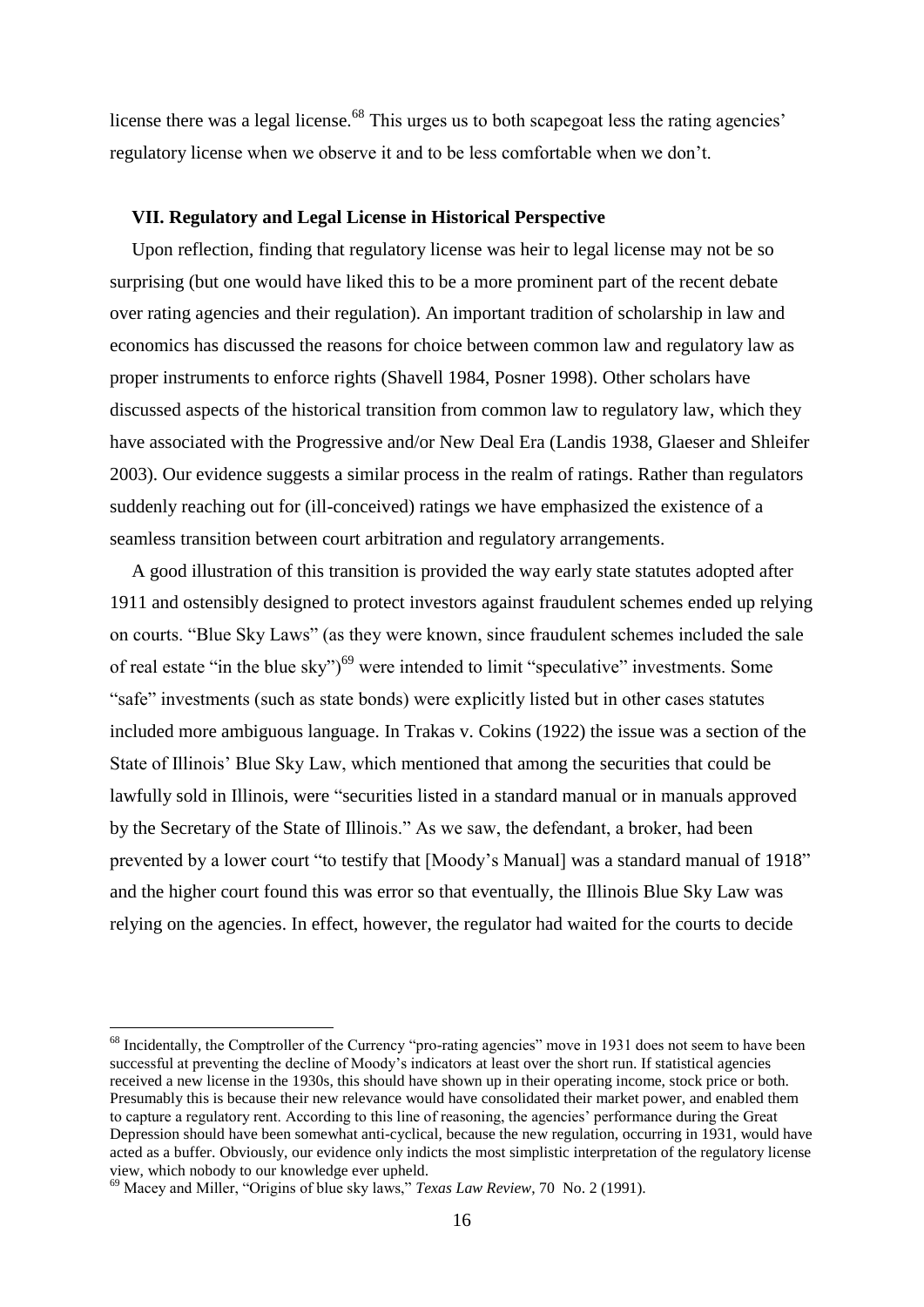what she had meant when she had mentioned "standard manuals". The authors of state statutes must have meant Moody's, Poor's or Standard Statistics, courts found.<sup>70</sup>

From this vantage point, the Comptroller of the Currency's 1931 ruling was just bucking the tend (In this sense his own liability was addressed by the practice of the US judiciary). And indeed, if one examines more carefully the historical record on the alleged turning point of 1931, one is bound to realize that the "landmark" decision was made in a language that suggests bank examiners (to whom the instruction was directed) were already familiar with the matter: The wording of the original instruction assumed that examiners knew what a rating was and how to use it, and it also identified four agencies as – legitimate? -- providers or such grades<sup>71</sup>. The rather concise instruction it gave provided no further elaboration, and this implies that Pole understood bank examiners understood how to work with the agencies' manuals and grades. Likewise, it appears from archival evidence that the instruction dated back to August 29, two weeks before the official announcement. By announcing it about two weeks later and emphasizing that he would rely on rating agencies' grades, Pole was probably attempting to reassure markets. But how could this possibly be reassuring if nobody knew what ratings were? These facts do not square very neatly with the view of a revolution brought about by a 1931 ruling coming "out of the blue".

Some may emphasize that there was still a discontinuity after 1931 because regulators can do things far more abstract and dangerous than common law courts. One is, according to the regulatory license view, the granting of a privilege that is not "bound" by performance. But our evidence suggests that this is probably too optimistic a view. The delegation that US courts gave Moody's and others in the first half of the century was not merely limited to ascertaining facts at hands. They recognized the grades and financial opinions as relevant benchmark of prudent practice. But such opinions were nothing but the "wisdom of the

<sup>70</sup> *Trakas v Cokins,* trading as Cokins & Company, 224 Ill.App. 327, 1922 WL 22067 (Ill.App. 1 Dist.) (1922). Another interesting case showing the early reliance by regulators on rating agencies is *Commissioner of Banks v Chase Securities Corporation Brandegee v Same*, 298 Mass. 285, 10 N.E.2d 472 (1937) which quotes the testimony of an inspector of the Department [the Massachusetts Commissioner of Banks] to show that in 1928, 1929 and 1930 it was a practice of the Commission to accept information from [Moody's and Poor's Manual] in lieu of statements or questionnaires."

 $71$  Correspondence with the Office of the Comptroller of Currency, August 29, 1931; The U.S. National Archives and Records Administration - Dept. of the Treasury Office of the Comptroller of Currency; National Archives Building, Washington, DC. The instruction (is dated August 29, 1931 – almost two weeks before the official announcement before the press). The instruction reads: "TO ALL CHIEF NATIONAL BANK EXAMINERS: With further reference to bond depreciation, you are requested immediately upon reception of this letter, to instruct your examiners to show the rating of each issue on the margin opposite the 'estimated market value'. Please also explain to them that, until otherwise instructed, this office will not require the charge off of any depreciation on bonds of the United States Government, of states counties, or municipalities thereof, or other bonds which have the following rating [there follows a table showing the top rating for four different agencies, with the corresponding "natural language" interpretation, ranging from "High Class" (or AAA as per Moody's) to "Good" (or BBB)"]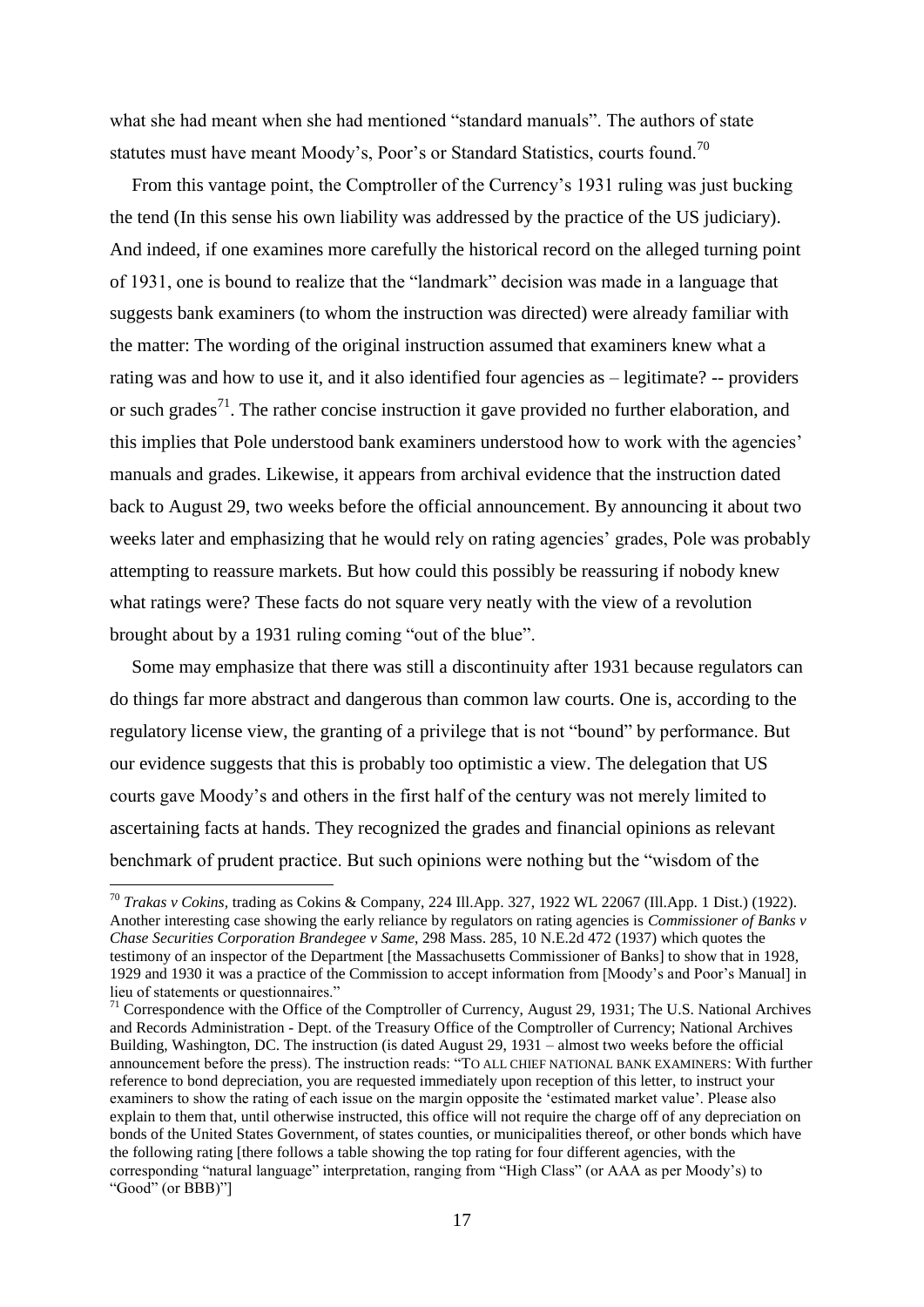industry" and we fail to see the fundamental difference with today. What if the industry at large fails, which obviously has been the case in the subprime crisis and arguably was the case in the interwar crisis.

In fact, when discussing the modern failure of rating agencies few realize that it had a precedent in the agencies' "inability" to predict the 1931 bond debacle (although this interwar "failure" has been documented statistically: Braddock 1958, Flandreau et al. 2011). This is too short a paper to demonstrate that the legal license contributed to the interwar debacle. But we have provided some evidence supporting the view that if anyone believes in the story that the regulatory license caused the subprime crisis, then she should be prepared to consider that the legal license was a significant element of the interwar problems and as a result, that there is something deeper and more "pernicious" motives in our inextinguishable thirst for rating.

#### **Conclusions**

This paper has offered some background to the "landmark" regulatory decisions taken in 1931 and during the following years and which are said to have ingrained rating agencies into US financial capitalism. This view of an epoch making transition in 1931 is held by both supporters and critics of the rating agencies. It is associated with the concept of "regulatory license" emphasized by Frank Partnoy. The alternative we articulated in this paper is that, by the time the 1931 decision was taken, a license the statistical organizations already had. It stemmed from the recognition and enforcement by courts of norms of prudence construed as emanating from the financial industry and of which the rating agencies were experts and arbiters. The decision in 1931, in our alternative scenario, would not be as significant as suggested by the regulatory license view. In other words, what we are arguing here, is that courts granted the agencies a property right over the ascertaining of financial behavior, and regulators only took note of this property right.

According to this alternative, the 1930s indeed witnessed a dramatic shift in the replacement of court litigation (and states' Blue Sky Laws) by federal regulation. But there was substantial continuity as to the tool on which all these supervisory arrangements relied to judge financial behavior, and ascertain "investment grade." Owing to the courts' reliance on the expertise of agencies, the organizations were already entrenched in the fabric of United States capital markets. Before the statistical organizations became "nationally recognized" by Federal supervisors, they had in fact been "recognized nationally" by US judges and this generated tensions not unlike those that have been discovered lately. In summary, there is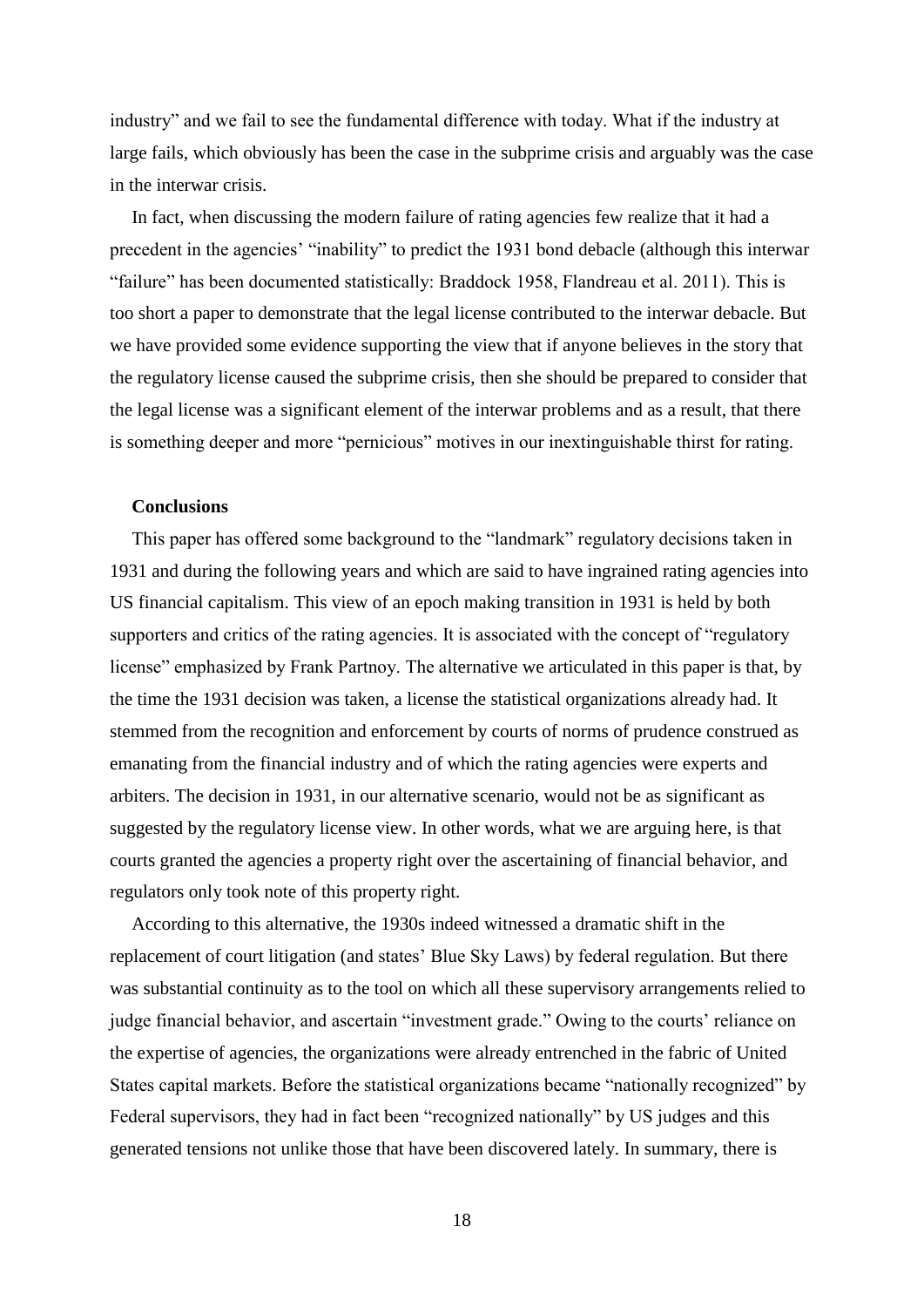more in the story of the rise of ratings than some bureaucratic conspiracy that would have taken the Great Depression as pretext.

This illustrates a serious policy difficulty, which legal scholars have recognized. In capitalist societies, norms may arise that the community will accept and decision-makers are naturally guided by these norms. But the problem is that adherence to such norms may cause inferior decisions and lead to perverse outcomes (Hill 2010). The twist which our study adds to such discussion is that there is a strong demand for  $-$  in our language, an addiction to  $$ such norms. They are enablers: Could a market exist without its operators being provided with a liability framework? In discussing ways to handle the problem, a menu is often provided of choosing between legal and regulatory solutions. The depressing lesson from history is that these respective strategies may not be so different in the long run: We suspect that the outcome from law-based management of liability in the interwar was not so different from that of the modern regulation-based framework, with a Great Crash and a Subprime Crisis respectively arising. The challenge would be to fundamentally rethink how modern capital markets operate. Pending this, expect further addiction.

#### **References:**

- Babson, Roger W., 1935, Actions and reactions: an autobiography of Roger Ward Babson, New York, Harper & Brothers.
- Braddock, Hickman, W. 1958, *Corporate Bond Quality and Investor Experience*, Princeton University Press.
- Brandeis, Louis D., 1913, *Other People's Money: And how the Bankers Use it*, New York: Frederick A. Stokes Company.
- Cantor, R. and F. Packer, 1994, "The credit rating industry", *Federal Reserve Bank of New York Quarterly Review*, pp. 1-26
- Ferri, G., L.-G. Liu, and J. E. Stiglitz "The Procyclical Role of Rating Agencies: Evidence from the East Asian Crisis" Economic Notes Volume 28, Issue 3, pages 335–355, November 1999.
- Flandreau, Marc & Gaillard, Norbert & Packer, Frank, 2011. "To err is human: US rating agencies and the interwar foreign government debt crisis," European Review of Economic History, Cambridge University Press, vol. 15(03), pages 495-538, December.
- Fons, Jerome, 2004. "Tracing the Origins of 'Investment Grade'", Moody's Investors Service.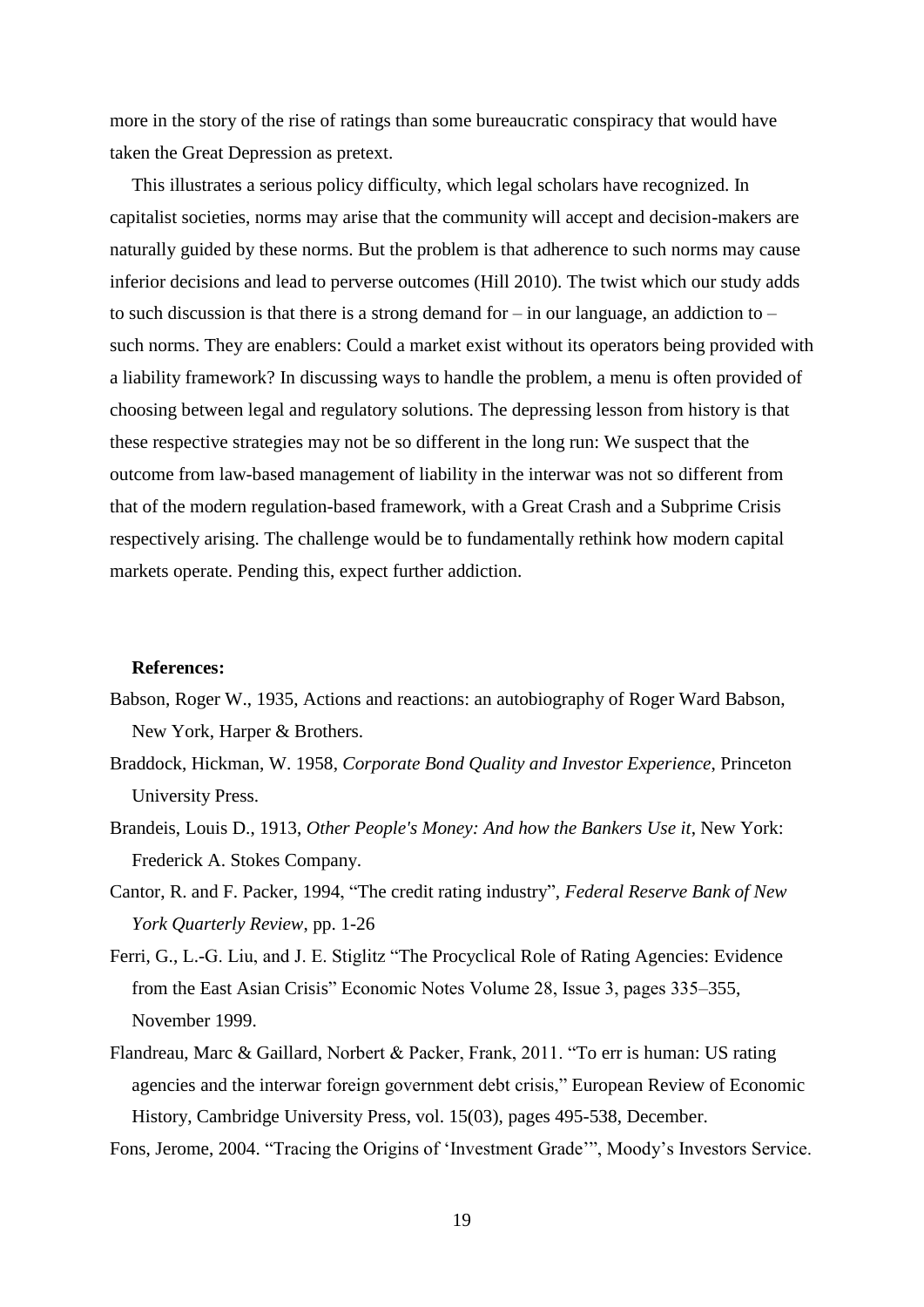Glaeser, E. L. and A. Shleifer, 2003, "The rise of the regulatory state", Journal of Economic Literature, Vol XLI, pp. 401-25.

Harold, Gilbert, 1938, *Bond ratings as investment guide*, New York: Ronald Press.

- Hill, Claire, 2004, "Regulating the rating agencies", *Washington University Law Quarterly*, Vol. 82: pp. 43-95.
- Hill, Claire, 2010, "Justification Norms Under Uncertainty: A Preliminary Inquiry", 17 *Connecticut Insurance Law Journal*, pp. 27-54.
- Landis, James M., 1938, *The Administrative Process*, New Haven: Yale University Press.
- Langbein, John H., 1996. "The uniform prudent investor Act and the Future of Trust Investing". *Iowa Law Review*, 81, pp. 641-69.
- Macey, Jonathan, and Geoffrey Miller, 1991, "Origin of the Blue Sky Laws", Texas Law Review, 70, 2, 348-97.
- Moody, John. 1935. *The long road home: An autobiography*, New York: The Macmillan Company.
- Partnoy, Frank, 1999. "The Siskel and Ebert of Financial Markets?: Two Thumbs Down for the Credit Rating Agencies". *Washington University Law Quarterly*, 77, pp. 619-712, at 622.
- Partnoy, Frank. 2006. "How and Why Credit Rating Agencies Are Not Like Other Gatekeepers", in Yasuyuki Fuchita, and Robert E. Litan (eds.), *Financial Gatekeepers: Can They Protect Investors?*, Brookings Institution Press and the Nomura Institute of Capital Markets Research.
- Posner, Richard, 1998, *Economic Analysis of the Law*, 5<sup>th</sup> ed. Boston: Little Brown.
- Shavell, 1984, "A model of optimal use of liability and safety regulations", Rand Journal of Economics, 15:2, pp. 271-80.
- Sylla, R., 2002, "A historical primer on the business of credit rating" pp. 19-40 in *Ratings, Rating Agencies and the Global Financial System*, Richard M. Levich, Giovanni Majnoni, & Carmen M. Reinhart (eds).
- White, Lawrence, 2009, *A Brief History of Credit Rating Agencies: How Financial Regulation Entrenched this Industry's Role in the Subprime Mortgage Debacle of 2007*; Mercatus Policy Brief.
- Woodruff, George P. 1935. "Legal and investment standards of trustees". *Fordham Law Review*, 4(3), pp. 391-415.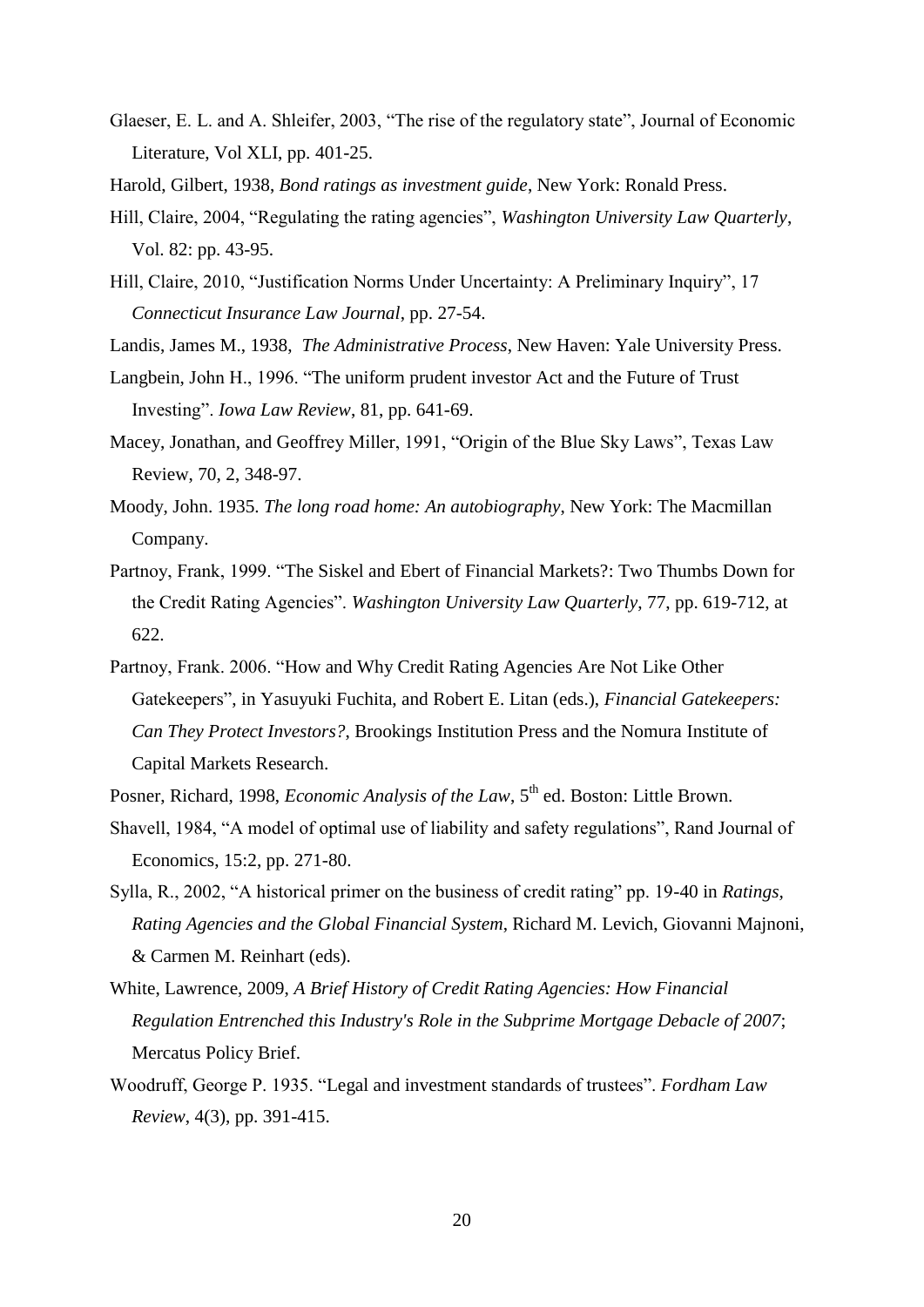#### **Legal Case References:**

- *Banks v Chase Securities Corporation Brandegee v Same*, 298 Mass. 285, 10 N.E.2d 472 (1937).
- *Brockway Motor Corporation v City of New York et al.*, 145 Misc. 693, 261 N.Y.S. 725 (1931).
- *Brown v. Gray & Wilmerding*, 256 S.W. 977 (1923).
- *Calumet & Chicago Canal & Dock Co. v Stuckart*, 275 Ill. 253, 113 N.E. 894 (1916).
- *Chicago, R.I. & P. RY. Co. v Hannibal & St. J. R. Co.*, 110 F. 599 (1901).
- *Commercial Trust Co., v Commissioner of Internal Revenue*, 8 B.T.A. 1138 (1927).
- *Commissioner of Banks v Chase Securities Corporation Brandegee v Same*, 298 Mass. 285, 10 N.E.2d 472 (1937).
- *Dubuque Fire & Marine Insurance Company v Commissioner of Internal Revenue*, 1935 WL 6479 (B.T.A.) (1935).
- *Eisner v Macomber*, 252 U.S. 189, 40 S.Ct. 189 (1920).
- *Green v Crapo*, 181 Mass. 55, 62 N.E. 956 (1902).
- *Harvard College v Amory Pick*, *Harvard College v Amory Pick*, 26 Mass. 446(1830)
- *Henry v Kopf*, 104 Conn. 73, 131 A. 412 (1925).
- *In re Detre's Estate*, 273 Pa. 341, 117 A. 54, (1922).
- *In re McDowell et al.* 102 Misc. 275, 169 N.Y.S. 853, (1918).
- *In re Winburn's Will*, 140 Misc. 18, 249 N.Y.S. 758 (1931).
- *Kelly v Central Hanover Bank & Trust Co. et al. Bigelow v Kelly et al.*, 11 F.Supp. 497 (1935).
- *Lawson v State*, 161 Miss. 719, 138 So. 361 (1931).
- *Liggett Co. et al. v Lee*, et al., 288 U.S. 517, 53 S.Ct. 481 (1933).
- *Macon Grocery Co. et al v Atlantic C.L.R. Co. et al*., 163 F. 738 (1908).
- *Miller v Commissioner of Internal Revenue*, 31 B.T.A. 530 (1934).
- *Mount Vernon Trust Company, Emily F. Whitmore v Commissioner of Internal Revenue.*, 1938 WL 81006 (B.T.A.) (1938).
- *New State Ice Co. v Liebmann*, 285 U.S. 262, 52 S.Ct. 371 (1932).
- *Stanley Securities Co. v United States*, 69 Ct.Cl. 271, 38 F.2d 907 (1930).
- *Smythe v Central Vermont Ry. Co.*, 88 Vt. 59, 90 A. 901 (1914).
- *Trakas v Cokins*, trading as Cokins & Company, 224 Ill.App. 327, 1922 WL 22067 (Ill.App. 1 Dist.) (1922).
- *Union Electric Light & Power Co. v Snyder Estates et al.*, 65 F.2d 297 (1933).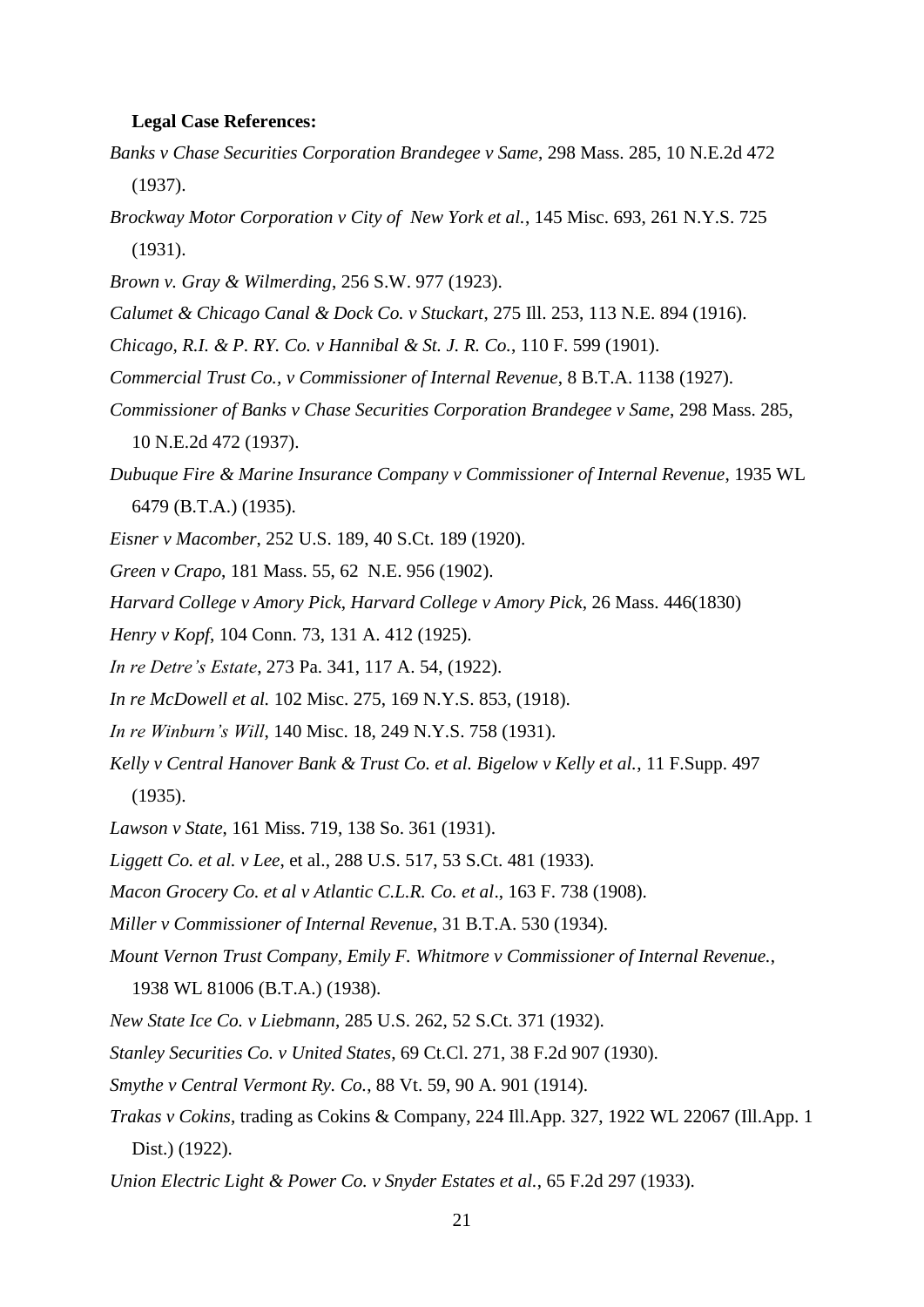*Western Union Telegraph Co. v Dodge County*, 80 Neb. 18, 113 N.W. 805 (1907). *Willets v Poor et al*., 141 A.D. 743, 126 N.Y.S. 926, (1910).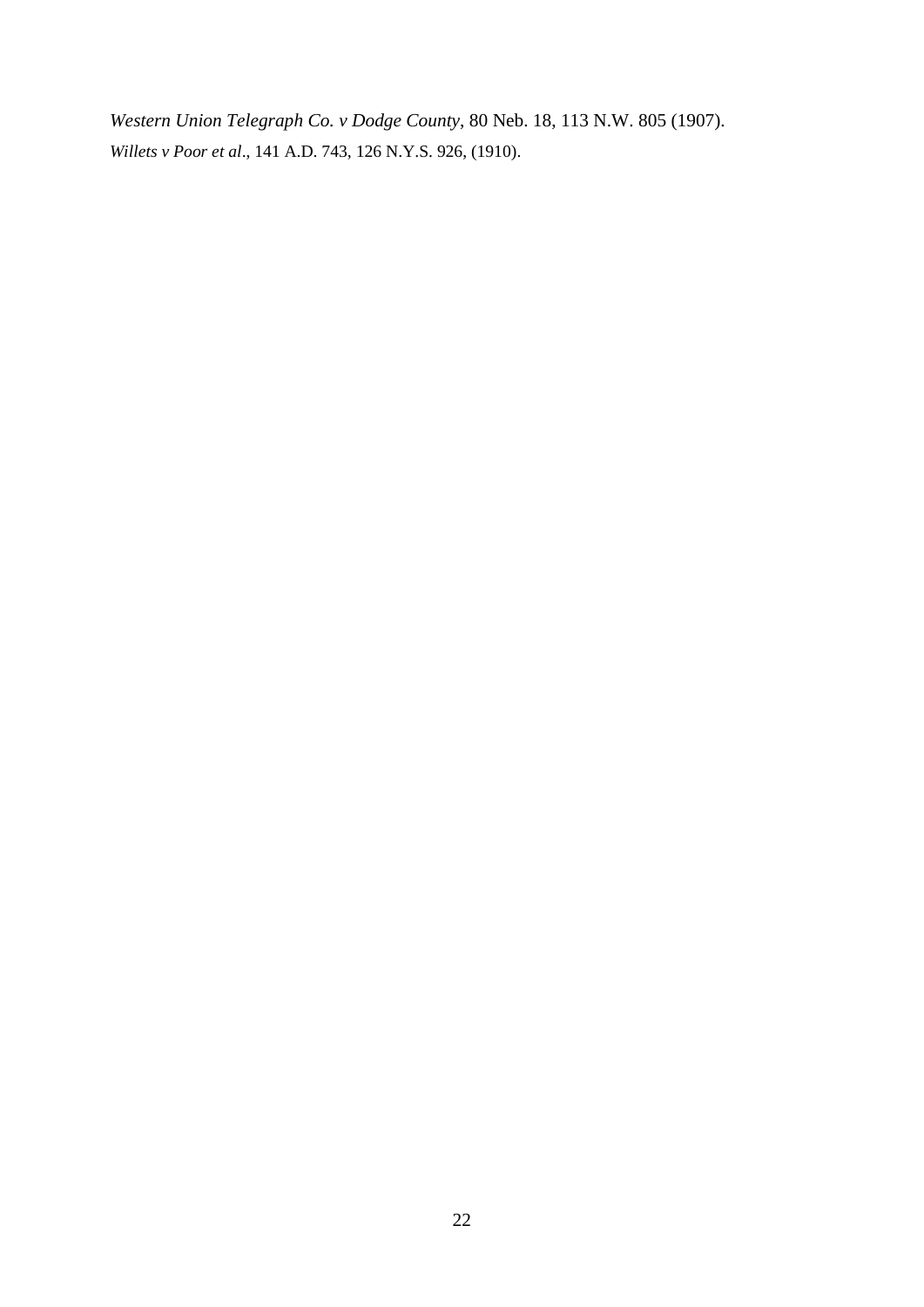#### **Appendix**

Three individual searches were performed on Westlaw, seeking to find hits corresponding to quotations of a rating agency in the case proceedings for the years 1900-1940. For the remaining three the searches always followed the same blueprint namely:

| Your Search:       | "search name for a given rating agency" & da(aft 1900 & bef 1940) |
|--------------------|-------------------------------------------------------------------|
| Client Identifier: | WLIACADEMIC                                                       |
| Database:          | ALLCASES                                                          |

The search names for each of the rating agencies were: "Moody's", "Poor's", and "Standard Statistics". For example, in the case of Moody's the following query was implemented:

| Your Search:       | "Moody's" & da(aft 1900 & bef 1940) |
|--------------------|-------------------------------------|
| Client Identifier: | <b>WLIACADEMIC</b>                  |
| Database:          | <b>ALLCASES</b>                     |

Next, the cases were each screened for the correctness of the reference. For the individual rating agencies the number of valid and unrelated cases is as follows:



*Figure A.1*. Number of unrelated vs. valid cases by rating agency

Source: Authors', from Westlaw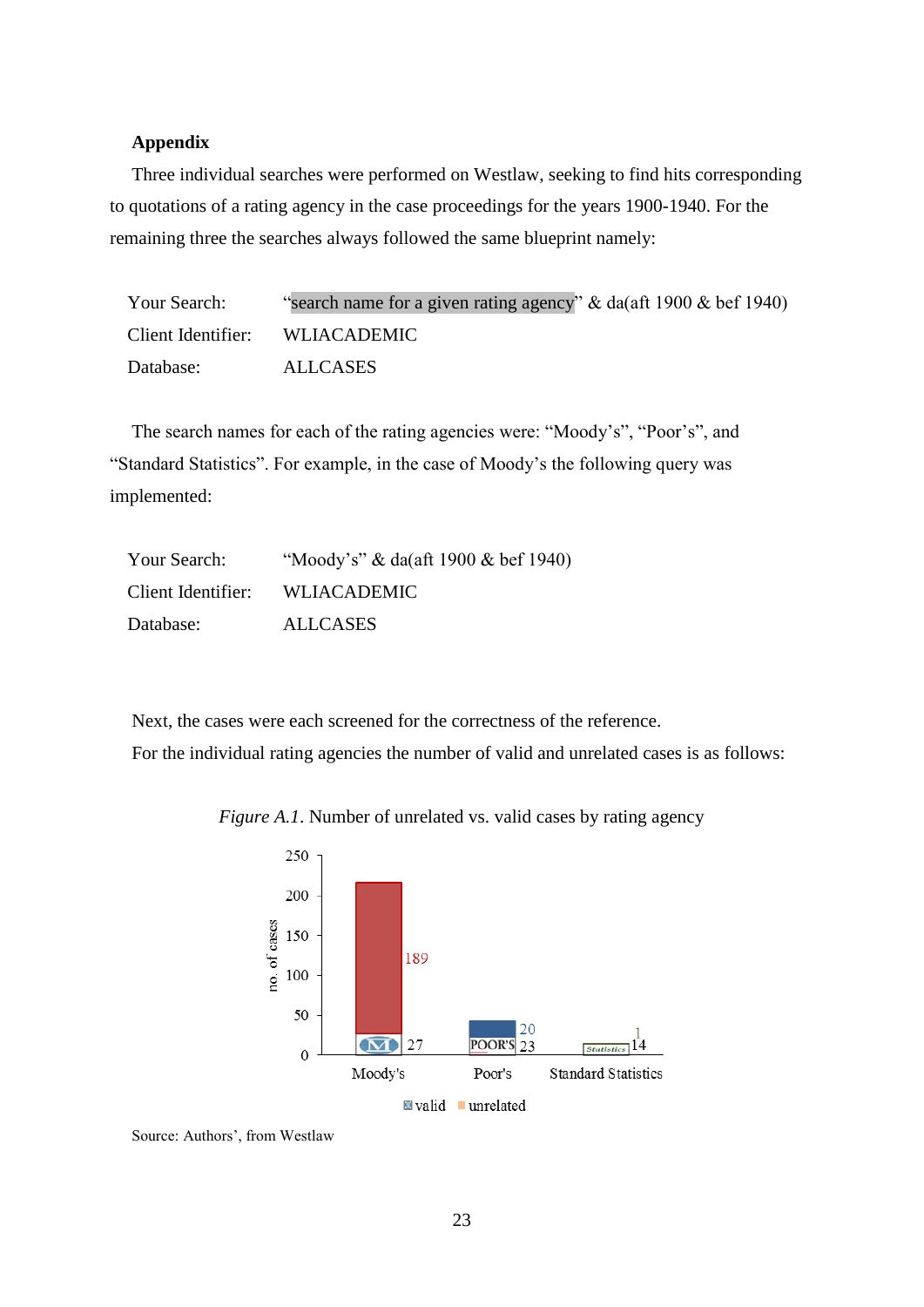Clearly, out of the three rating agencies, the case of Moody's was the most problematic, with the search query yielding the largest number of unrelated cases (both in absolute and relative terms.)<sup>72</sup> Whilst for Moody's and Poor's rating agencies only 12.5% and 53.5% of the cases remain after dropping the unrelated ones respectively, for Standard Statistics this is 93.3%, with the only case dropped being a reference to a preceding hearing of Standard Statistics. Amusingly, in view of the discussion by John Moody, of Sen. LaFollette's passion for rating, this was the hearing of Mr. L. H. Sloan, vice president of the Standard Statistics Company, in the LaFollette subcommittee of the Senate Committee on Manufactures.<sup>73</sup>

Furthermore, all cases were assigned the following attributes: *ID, agency ID, agency code, idd, case citation, name,* and *rating agency*.

| Table A.1     |                                                                            |
|---------------|----------------------------------------------------------------------------|
| attribute     | definition                                                                 |
| ID            | case ID                                                                    |
| agency ID     | agency ID (restarts from 1 for every rating agency)                        |
| agency code   | "S" for Standard Statistics, "P" for Poor's, "M" for Moody's               |
| idd           | combination of agency ID and agency code ("ID"- "agency code" "agency ID") |
| case citation | citation number (bibliographic reference number, as given by Westlaw)      |
| name          | case name                                                                  |
| rating agency | rating agency name: "Standard Statistics", "Poor's", "Moody's"             |

Apart from the unrelated cases, all the remaining ones were furthermore coded: Table A.2

| category                    | subcategories/description                                             |            |                  |          |  |
|-----------------------------|-----------------------------------------------------------------------|------------|------------------|----------|--|
| date settled                | dd.mm.yyyy                                                            |            |                  |          |  |
| capacity                    | manual                                                                | price list | expertise        | services |  |
| type of information pricing |                                                                       |            | technical        | safety   |  |
| quote importance            | low                                                                   |            | medium           | high     |  |
| type                        | Taxman and                                                            | Trustee    | Brokers and/or   | other    |  |
|                             | corporate                                                             |            | stock sale fraud |          |  |
| quote                       | Quote concerning the rating agency                                    |            |                  |          |  |
| info                        | general description of the case                                       |            |                  |          |  |
| duplicate                   | duplicate id, if quoted with any other rating agency, blank otherwise |            |                  |          |  |
| quoted with                 | name of the other rating agency that is mentioned in the same case    |            |                  |          |  |

<sup>&</sup>lt;sup>72</sup> Amongst others, some commonly appearing unrelated Moody's cases are the Moody's Heirs, Moody's Crown or Justice Moody.

1

 $^{73}$  The respective case is the New State Ice Co. v Liebmann, from the 21<sup>st</sup> of March, 1932, where the search hit appears in reference to a case quoted: "FN49 See Hearings before the LaFollette subcommittee of the Senate Committee on Manufactures, Seventy-Second Congress, First Session, on Senate Bill 6215 (71st Congress), to establish a National Economic Council, Parts 1 and 2 (October 22 to December 19, 1931), particularly the testimony of Dr. E. A. Goldenweiser, director of research and statistics of the Federal Reserve Board, of Mr. L. H. Sloan, vice president of the Standard Statistics Company, and of Miss Frances Perkins, Industrial Commissioner of the state of New York, pp. 3-150; 'When We Choose to Plan,' Graphic Survey, March 1, 1932. See, also, Hearings on December 28, 1931-January 9, 1932, the La Follette Costigan Bills, Senate Bills Nos. 174, 262, and 3045 (72d Congress)." *New State Ice Co. v Liebmann*, 285 U.S. 262, 52 S.Ct. 371 (1932).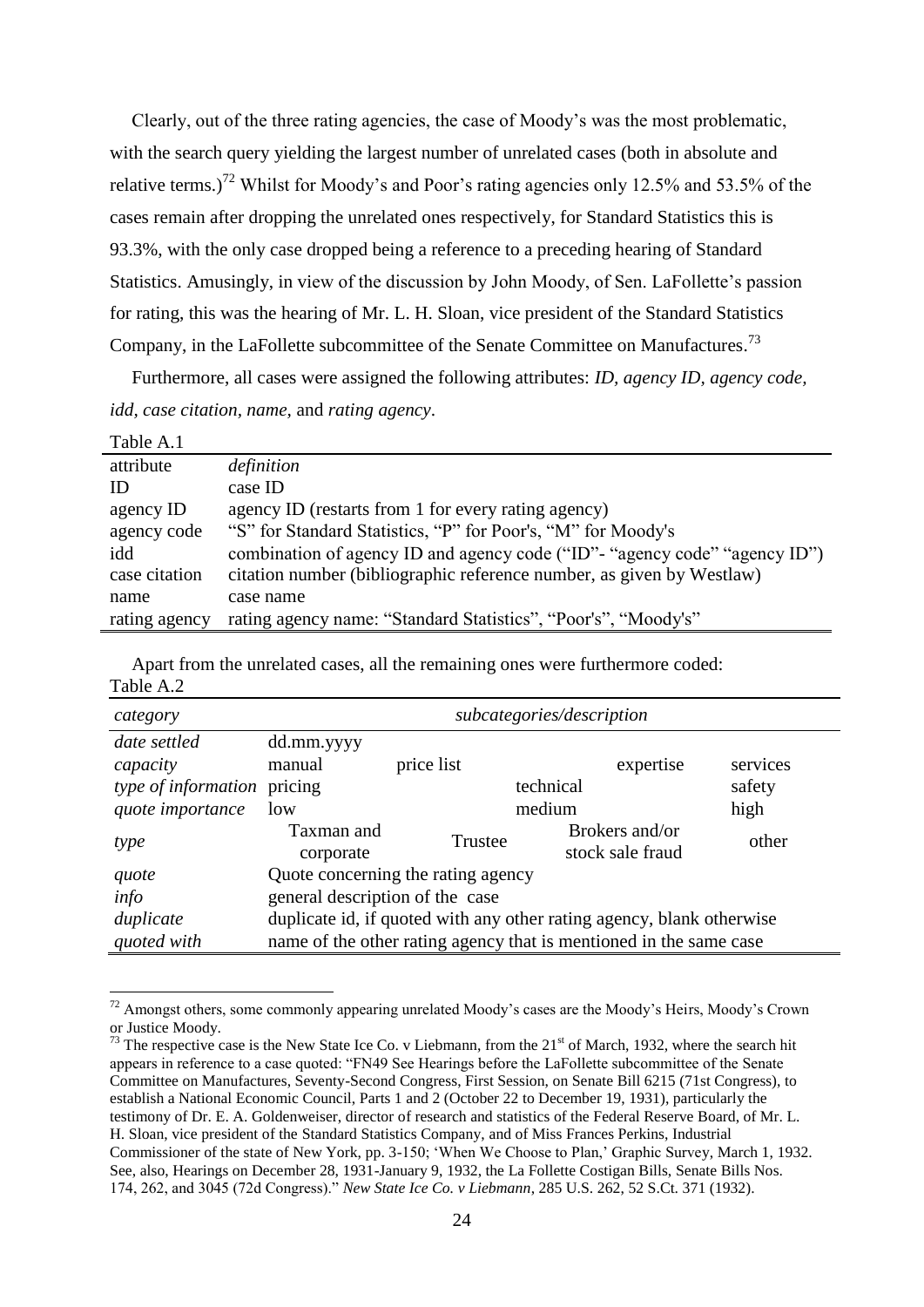Cases were also examined for co-quotations. Namely whenever a case quoted more than one rating agency simultaneously a note was taken. As can be seen from the table which follows, no cases, had reference to more than 2 rating agencies.

#### Table A.3

| name                                                                                | rating agencies quoted        |
|-------------------------------------------------------------------------------------|-------------------------------|
| In re McDowell et al., 102 Misc. 275, 169 N.Y.S.853 (1928)                          | Moody's & Poor's              |
| Couznes v Commissioner of Internal Revenue, 11 B.T.A. 1040 (1928)                   | Moody's & Poor's              |
| First Wisconsin Trust. v. Schultz et al., 221 Wis. 472, 266 N.W. 210                | Moody's & Standard Statistics |
| (1936)                                                                              |                               |
| Internal Revenue Collector, v. Macomber, 252 U.S. 189, 40 S.Ct. 189                 | Moody's & Poor's              |
| (1920)                                                                              |                               |
| Abrams v Love et al., 254 Ill.App. 428, 1929 WL 28356 (Ill.App. 2)                  | Moody's & Poor's              |
| Dist.) (1929)                                                                       |                               |
| United Rys & Electric Co. of Baltimore v West et al. 280 U.S. 234, 50               | Moody's & Poor's              |
| S.Ct. 123 (1929)                                                                    |                               |
| Commisioner of Banks v Chase Securities Corporation Brandegee v                     | Moody's & Poor's              |
| Same, 298 Mass. 285, 10 N.E.2d 472 (1937)                                           |                               |
| Pacific National Bank of Seattle v Commissioner of Internal Revenues,               | Moody's & Standard Statistics |
| 34 B.T.A. 8 (1929)                                                                  |                               |
| Dallas Dome Wyoming Oil Fields Co. v Brooder, 55 Wyo. 109, 97 P.2d Moody's & Poor's |                               |
| 311 (1936)                                                                          |                               |
| Stanley Securitas Co. v. United States, 69 Ct.Cl. 271, 38 F.2d 907                  | Moody's & Standard Statistics |
| (1930)                                                                              |                               |
| Taylor et al v Standard Gas & Electric Co. et al. 96 F2d 693 (1938)                 | Moody's & Standard Statistics |

Source: Authors', from Westlaw

Last but not least, all variables of interest (incidence of quotations according to the type of information, capacity in which the agency acted, co-quotations etc.) were examined across time.